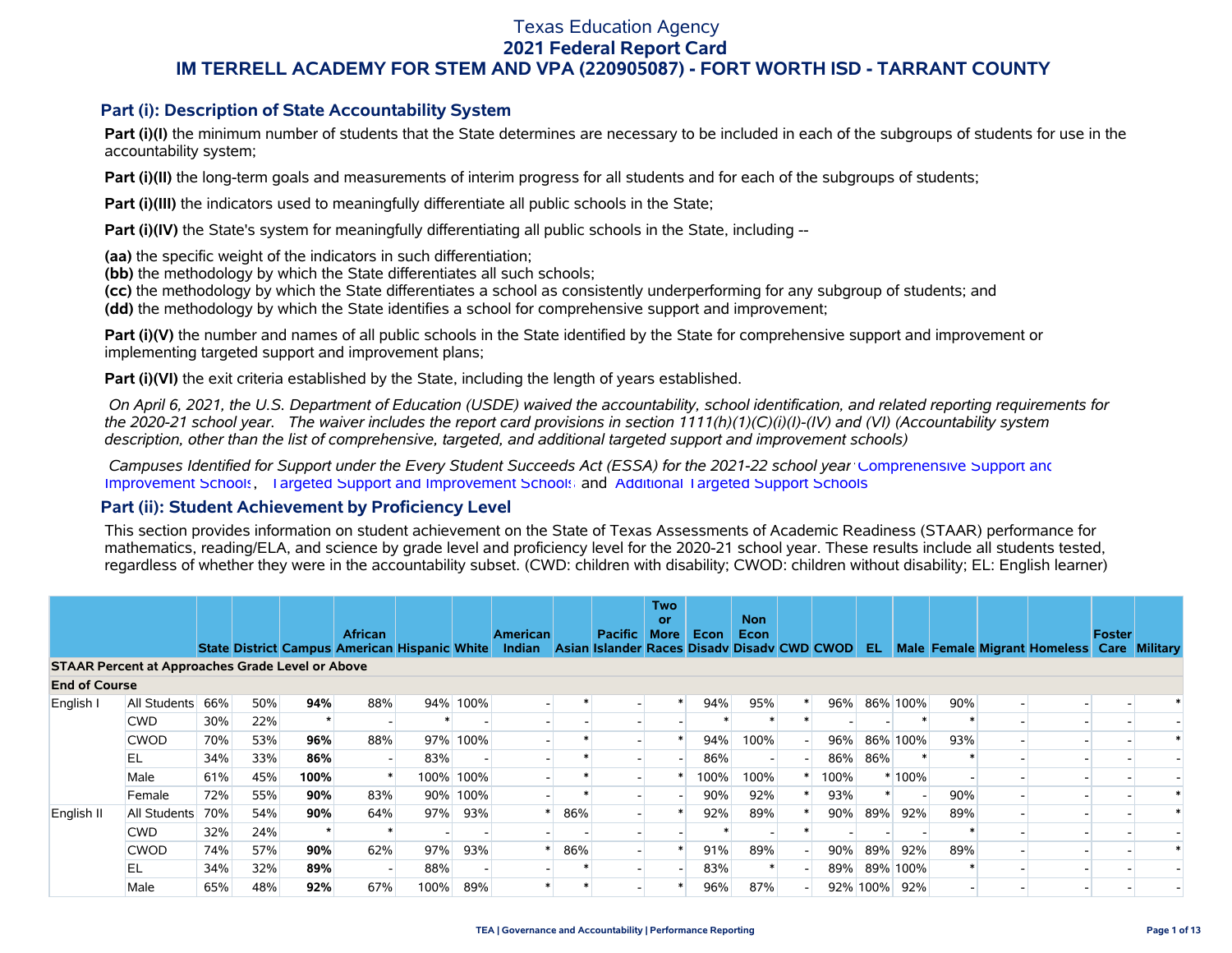|                      |                                                    |     |     |         |                                                                        |                          |           |                                                                       |        |                     | <b>Two</b>               |        |                          |        |           |                          |                |                          |                          |                                                      |               |  |
|----------------------|----------------------------------------------------|-----|-----|---------|------------------------------------------------------------------------|--------------------------|-----------|-----------------------------------------------------------------------|--------|---------------------|--------------------------|--------|--------------------------|--------|-----------|--------------------------|----------------|--------------------------|--------------------------|------------------------------------------------------|---------------|--|
|                      |                                                    |     |     |         |                                                                        |                          |           |                                                                       |        |                     | or                       |        | <b>Non</b>               |        |           |                          |                |                          |                          |                                                      |               |  |
|                      |                                                    |     |     |         | <b>African</b><br><b>State District Campus American Hispanic White</b> |                          |           | <b>American</b><br>Indian Asian Islander Races Disady Disady CWD CWOD |        | <b>Pacific</b> More |                          | Econ   | Econ                     |        |           |                          |                |                          |                          | <b>EL</b> Male Female Migrant Homeless Care Military | <b>Foster</b> |  |
| English II           | Female                                             | 76% | 59% | 89%     | 63%                                                                    | 94%                      | 94%       |                                                                       | $\ast$ |                     | $\ast$                   | 88%    | 90%                      | $\ast$ | 89%       | $\ast$                   |                | 89%                      |                          |                                                      |               |  |
| Algebra I            | All Students                                       | 72% | 48% | 90%     | $\ast$                                                                 | $\ast$                   | $\ast$    |                                                                       |        |                     | $\blacksquare$           | 88%    | $\ast$                   |        | 90%       |                          | $\ast$         | 89%                      |                          |                                                      |               |  |
|                      | <b>CWD</b>                                         | 44% | 28% | ٠       | $\overline{\phantom{a}}$                                               |                          |           |                                                                       |        |                     | $\overline{\phantom{a}}$ |        | $\overline{\phantom{a}}$ |        |           |                          | ÷,             |                          |                          |                                                      |               |  |
|                      | <b>CWOD</b>                                        | 75% | 50% | 90%     | $\ast$                                                                 | $\ast$                   |           |                                                                       |        |                     | $\overline{\phantom{a}}$ | 88%    | $\ast$                   |        | 90%       |                          | $\ast$         | 89%                      |                          |                                                      |               |  |
|                      | EL                                                 | 54% | 42% |         | $\overline{\phantom{a}}$                                               |                          |           |                                                                       |        |                     |                          |        | $\overline{\phantom{a}}$ |        |           |                          |                |                          |                          |                                                      |               |  |
|                      | Male                                               | 68% | 44% | $\star$ | $\overline{\phantom{a}}$                                               |                          | $\ast$    |                                                                       |        |                     | $\sim$                   | $\ast$ | $\overline{\phantom{a}}$ |        | $\ast$    |                          | $\ast$         | $\overline{a}$           |                          |                                                      |               |  |
|                      | Female                                             | 76% | 51% | 89%     | $\ast$                                                                 | $\ast$                   | $\ast$    |                                                                       |        |                     | $\blacksquare$           | 86%    | $\ast$                   |        | 89%       |                          |                | 89%                      | $\overline{a}$           |                                                      |               |  |
| <b>Biology</b>       | All Students 81%                                   |     | 66% | 99%     | 100%                                                                   | 100%                     | 96%       | $\ast$                                                                | $\ast$ |                     | 100%                     | 100%   | 98%                      | $\ast$ |           | 99% 100% 100%            |                | 99%                      |                          |                                                      |               |  |
|                      | <b>CWD</b>                                         | 52% | 41% | $\star$ | $\blacksquare$                                                         | $\ast$                   |           |                                                                       |        |                     |                          | $\ast$ | $\overline{\phantom{a}}$ | $\ast$ |           |                          |                | $\ast$                   |                          |                                                      |               |  |
|                      | <b>CWOD</b>                                        | 84% | 69% | 99%     | 100%                                                                   | 100%                     | 96%       | $\ast$                                                                | $\ast$ |                     | 100%                     | 100%   | 98%                      |        |           | 99% 100% 100%            |                | 99%                      |                          |                                                      |               |  |
|                      | <b>EL</b>                                          | 56% | 52% | 100%    | $\overline{\phantom{a}}$                                               | 100%                     |           |                                                                       |        |                     |                          | 100%   | $\ast$                   | $\ast$ | 100% 100% |                          | $\ast$         | 100%                     |                          |                                                      |               |  |
|                      | Male                                               | 79% | 63% | 100%    | 100%                                                                   |                          | 100% 100% | $\ast$                                                                | $\ast$ |                     | $\ast$                   | 100%   | 100%                     |        | 100%      |                          | * 100%         | $\sim$                   |                          | $\overline{\phantom{a}}$                             |               |  |
|                      | Female                                             | 83% | 69% | 99%     | 100%                                                                   | 100%                     | 94%       |                                                                       | $\ast$ |                     | $-100%$                  | 100%   | 97%                      | $\ast$ |           | 99% 100%                 |                | 99%                      | $\overline{a}$           | $\overline{a}$                                       |               |  |
|                      | <b>STAAR Percent at Meets Grade Level or Above</b> |     |     |         |                                                                        |                          |           |                                                                       |        |                     |                          |        |                          |        |           |                          |                |                          |                          |                                                      |               |  |
| <b>End of Course</b> |                                                    |     |     |         |                                                                        |                          |           |                                                                       |        |                     |                          |        |                          |        |           |                          |                |                          |                          |                                                      |               |  |
| English I            | All Students 49%                                   |     | 32% | 83%     | 69%                                                                    |                          | 80% 100%  |                                                                       |        |                     | $\ast$                   | 78%    | 95%                      | $\ast$ | 84%       | 43%                      | 87%            | 80%                      | $\overline{\phantom{0}}$ |                                                      |               |  |
|                      | <b>CWD</b>                                         | 19% | 15% | $\star$ | $\sim$                                                                 | $\ast$                   |           |                                                                       |        |                     | $\overline{\phantom{a}}$ | $\ast$ | $\ast$                   | $\ast$ |           |                          | $\ast$         | $\ast$                   |                          |                                                      |               |  |
|                      | <b>CWOD</b>                                        | 53% | 34% | 84%     | 69%                                                                    |                          | 82% 100%  |                                                                       |        |                     | $\ast$                   | 78%    | 100%                     |        | 84%       | 43%                      | 86%            | 83%                      |                          |                                                      |               |  |
|                      | <b>EL</b>                                          | 16% | 16% | 43%     | $\overline{\phantom{a}}$                                               | 33%                      |           |                                                                       | $\ast$ |                     | $\blacksquare$           | 43%    | $\overline{\phantom{a}}$ |        | 43%       | 43%                      | $\ast$         | $\ast$                   |                          |                                                      |               |  |
|                      | Male                                               | 44% | 29% | 87%     | $\ast$                                                                 |                          | 80% 100%  |                                                                       | $\ast$ |                     | $\ast$                   | 82%    | 100%                     | $\ast$ | 86%       |                          | 87%            |                          |                          |                                                      |               |  |
|                      | Female                                             | 55% | 36% | 80%     | 67%                                                                    |                          | 80% 100%  |                                                                       | $\ast$ |                     | $\overline{\phantom{a}}$ | 76%    | 92%                      | ∗      | 83%       |                          |                | 80%                      |                          |                                                      |               |  |
| English II           | All Students                                       | 57% | 37% | 83%     | 43%                                                                    | 89%                      | 91%       | $\ast$                                                                | 71%    |                     | $\ast$                   | 79%    | 86%                      | $\ast$ | 84%       | 78%                      | 82%            | 83%                      |                          |                                                      |               |  |
|                      | <b>CWD</b>                                         | 22% | 18% | $\star$ | $\ast$                                                                 | $\overline{\phantom{a}}$ |           |                                                                       |        |                     | $\blacksquare$           | $\ast$ | $\overline{\phantom{a}}$ | $\ast$ |           |                          |                | $\ast$                   |                          |                                                      |               |  |
|                      | <b>CWOD</b>                                        | 60% | 39% | 84%     | 46%                                                                    | 89%                      | 91%       |                                                                       | 71%    |                     | $\ast$                   | 81%    | 86%                      |        | 84%       | 78%                      | 82%            | 85%                      |                          |                                                      |               |  |
|                      | EL                                                 | 18% | 17% | 78%     | $\overline{\phantom{a}}$                                               | 75%                      |           |                                                                       |        |                     | $\blacksquare$           | 83%    | $\ast$                   |        | 78%       | 78%                      | 83%            | $\ast$                   |                          |                                                      |               |  |
|                      | Male                                               | 51% | 33% | 82%     | 33%                                                                    | 89%                      | 89%       | $\ast$                                                                |        |                     | $\ast$                   | 83%    | 80%                      |        | 82%       | 83%                      | 82%            | $\overline{\phantom{a}}$ |                          |                                                      |               |  |
|                      | Female                                             | 63% | 42% | 83%     | 50%                                                                    | 88%                      | 91%       |                                                                       | $\ast$ |                     | $\ast$                   | 75%    | 88%                      |        | 85%       |                          |                | 83%                      |                          |                                                      |               |  |
| Algebra I            | All Students                                       | 40% | 17% | 50%     | $\ast$                                                                 | $\ast$                   | $\ast$    |                                                                       |        |                     | $\overline{\phantom{a}}$ | 50%    | $\ast$                   |        | 50%       | $\overline{\phantom{a}}$ | $\ast$         | 44%                      |                          |                                                      |               |  |
|                      | <b>CWD</b>                                         | 20% | 13% |         | $\overline{\phantom{a}}$                                               |                          |           |                                                                       |        |                     | $\overline{\phantom{a}}$ |        | $\overline{\phantom{a}}$ |        |           |                          |                |                          |                          |                                                      |               |  |
|                      | <b>CWOD</b>                                        | 42% | 17% | 50%     | $\ast$                                                                 | $\ast$                   | $\ast$    |                                                                       |        |                     | $\blacksquare$           | 50%    | $\ast$                   |        | 50%       |                          | $\ast$         | 44%                      |                          |                                                      |               |  |
|                      | EL                                                 | 20% | 12% |         | $\overline{\phantom{a}}$                                               |                          |           |                                                                       |        |                     |                          |        | $\overline{\phantom{a}}$ |        |           |                          |                |                          |                          |                                                      |               |  |
|                      | Male                                               | 38% | 15% | $\star$ | $\overline{a}$                                                         |                          | $\ast$    |                                                                       |        |                     | $\overline{\phantom{a}}$ | $\ast$ | $\overline{\phantom{a}}$ |        | $\ast$    |                          | $\ast$         | $\overline{\phantom{a}}$ |                          |                                                      |               |  |
|                      | Female                                             | 43% | 18% | 44%     | $\ast$                                                                 | $\ast$                   | $\ast$    |                                                                       |        |                     | $\sim$                   | 43%    | $\ast$                   |        | 44%       |                          |                | 44%                      |                          |                                                      |               |  |
| Biology              | All Students                                       | 54% | 32% | 84%     | 65%                                                                    | 89%                      | 83%       |                                                                       |        |                     | 100%                     | 84%    | 84%                      | $\ast$ | 84%       | 57%                      | 90%            | 81%                      |                          |                                                      |               |  |
|                      | <b>CWD</b>                                         | 25% | 20% | $\star$ | $\blacksquare$                                                         | $\ast$                   |           |                                                                       |        |                     |                          | $\ast$ | $\overline{\phantom{a}}$ | $\ast$ |           |                          |                | $\ast$                   |                          |                                                      |               |  |
|                      | <b>CWOD</b>                                        | 57% | 34% | 84%     | 65%                                                                    | 89%                      | 83%       |                                                                       |        |                     | 100%                     | 84%    | 84%                      |        | 84%       | 50%                      | 90%            | 81%                      | $\overline{\phantom{0}}$ |                                                      |               |  |
|                      | EL                                                 | 21% | 17% | 57%     | $\overline{\phantom{a}}$                                               | 57%                      |           |                                                                       |        |                     | $\overline{\phantom{a}}$ | 67%    | $\ast$                   | $\ast$ | 50%       | 57%                      | $\ast$         | 40%                      |                          |                                                      |               |  |
|                      | Male                                               | 52% | 32% | 90%     | 40%                                                                    | 100%                     | 83%       | $\ast$                                                                |        |                     | $\ast$                   | 96%    | 79%                      |        | 90%       |                          | 90%            |                          |                          |                                                      |               |  |
|                      | Female                                             | 55% | 33% | 81%     | 75%                                                                    | 82%                      | 82%       |                                                                       | $\ast$ |                     | $-100%$                  | 76%    | 87%                      | $\ast$ | 81%       | 40%                      | $\blacksquare$ | 81%                      |                          | $\overline{\phantom{a}}$                             |               |  |
|                      | <b>STAAR Percent at Masters Grade Level</b>        |     |     |         |                                                                        |                          |           |                                                                       |        |                     |                          |        |                          |        |           |                          |                |                          |                          |                                                      |               |  |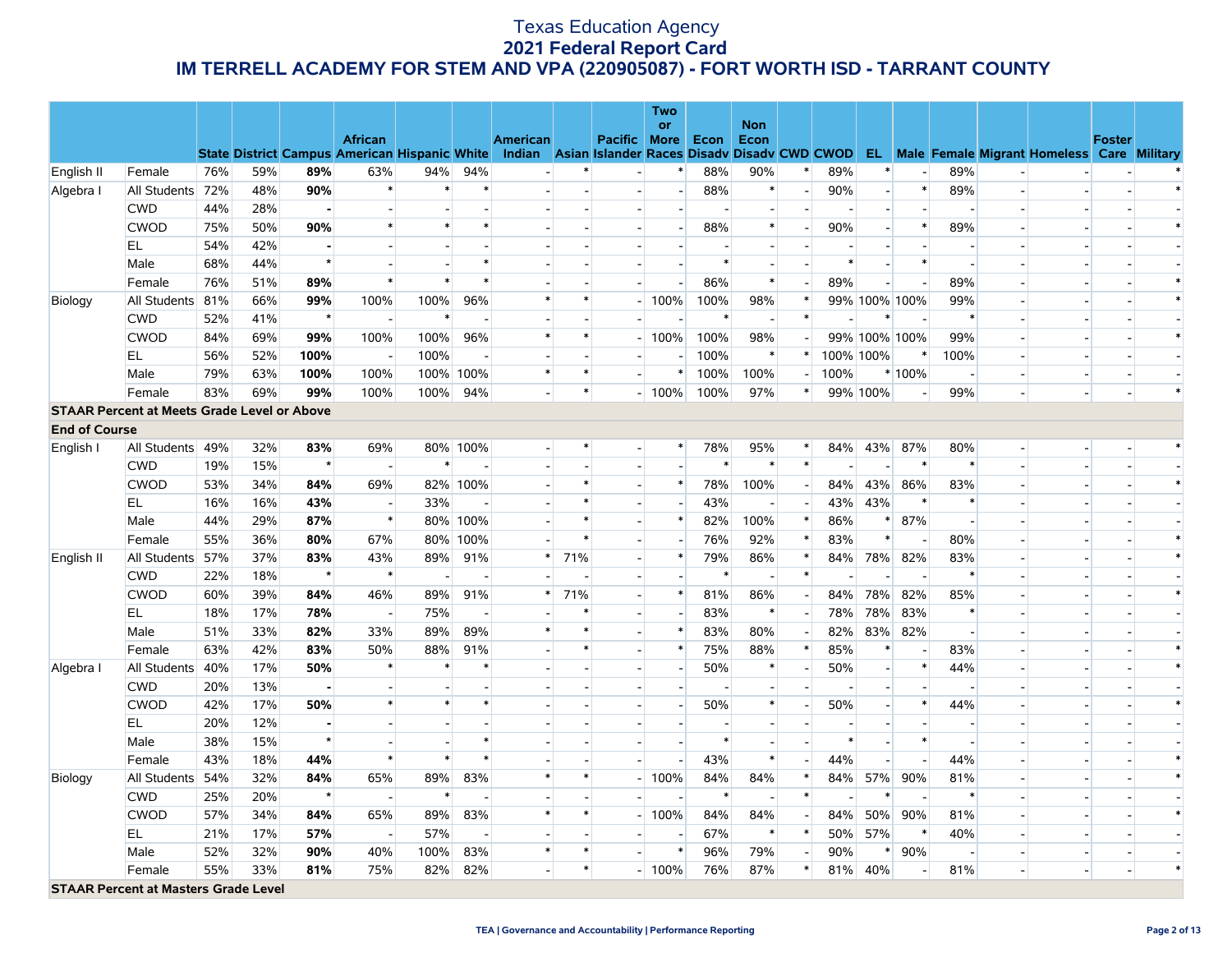|                      |                                                         |     |     |         |                          |      |                          |                 |        |                | <b>Two</b><br>or         |                          | <b>Non</b>               |        |        |                          |          |        |                          |                                                                                                                                                |               |        |
|----------------------|---------------------------------------------------------|-----|-----|---------|--------------------------|------|--------------------------|-----------------|--------|----------------|--------------------------|--------------------------|--------------------------|--------|--------|--------------------------|----------|--------|--------------------------|------------------------------------------------------------------------------------------------------------------------------------------------|---------------|--------|
|                      |                                                         |     |     |         | <b>African</b>           |      |                          | <b>American</b> |        | Pacific        | More                     | Econ                     | Econ                     |        |        |                          |          |        |                          |                                                                                                                                                | <b>Foster</b> |        |
| <b>End of Course</b> |                                                         |     |     |         |                          |      |                          |                 |        |                |                          |                          |                          |        |        |                          |          |        |                          | State District Campus American Hispanic White Indian Asian Islander Races Disadv Disadv CWD CWOD EL Male Female Migrant Homeless Care Military |               |        |
| English I            | All Students                                            | 12% | 4%  | 17%     | 6%                       | 11%  | 31%                      |                 | $\ast$ |                | $\ast$                   | 16%                      | 20%                      |        | 17%    | 14%                      | 20%      | 15%    | $\sim$                   |                                                                                                                                                |               |        |
|                      | <b>CWD</b>                                              | 4%  | 4%  |         | $\sim$                   |      |                          |                 |        |                |                          | $\ast$                   | $\ast$                   | $\ast$ |        |                          | $\ast$   | $\ast$ | $\sim$                   |                                                                                                                                                |               |        |
|                      | <b>CWOD</b>                                             | 13% | 4%  | 17%     | 6%                       | 12%  | 31%                      |                 | $\ast$ |                | $\ast$                   | 16%                      | 21%                      |        | 17%    | 14%                      | 21%      | 15%    | $\overline{\phantom{a}}$ |                                                                                                                                                |               |        |
|                      | EL                                                      | 1%  | 1%  | 14%     | $\sim$                   | 0%   |                          |                 | $\ast$ |                | $\overline{\phantom{a}}$ | 14%                      | $\overline{\phantom{a}}$ |        | 14%    | 14%                      |          | $\ast$ | $\overline{a}$           | a.                                                                                                                                             |               |        |
|                      | Male                                                    | 9%  | 3%  | 20%     | $\ast$                   | 13%  | 38%                      |                 | $\ast$ |                | $\ast$                   | 18%                      | 25%                      |        | 21%    | $\ast$                   | 20%      |        | $\overline{\phantom{a}}$ |                                                                                                                                                |               |        |
|                      | Female                                                  | 15% | 6%  | 15%     | 8%                       | 10%  | 25%                      |                 | $\ast$ |                |                          | 14%                      | 17%                      |        | 15%    | $\ast$                   |          | 15%    |                          |                                                                                                                                                |               |        |
| English II           | All Students                                            | 11% | 4%  | 20%     | 0%                       | 11%  | 30%                      | $\ast$          | 29%    |                | $\ast$                   | 10%                      | 28%                      |        | 20%    | 11%                      | 13%      | 24%    | $\overline{\phantom{a}}$ |                                                                                                                                                |               |        |
|                      | <b>CWD</b>                                              | 5%  | 8%  | $\star$ | $\ast$                   |      |                          |                 |        |                | $\overline{a}$           | $\ast$                   | $\overline{a}$           |        |        |                          |          | $\ast$ | $\overline{\phantom{a}}$ |                                                                                                                                                |               |        |
|                      | <b>CWOD</b>                                             | 11% | 4%  | 20%     | 0%                       | 11%  | 30%                      | $\ast$          | 29%    |                | $\ast$                   | 11%                      | 28%                      |        | 20%    | 11%                      | 13%      | 25%    | $\overline{\phantom{0}}$ |                                                                                                                                                |               |        |
|                      | EL                                                      | 1%  | 1%  | 11%     | $\overline{\phantom{a}}$ | 0%   |                          |                 | $\ast$ | $\overline{a}$ |                          | 17%                      | $\ast$                   |        | 11%    | 11%                      | 17%      | $\ast$ | ш.                       |                                                                                                                                                |               |        |
|                      | Male                                                    | 8%  | 3%  | 13%     | 0%                       | 5%   | 33%                      | $\ast$          |        |                | $\ast$                   | 13%                      | 13%                      |        | 13%    | 17%                      | 13%      |        | $\sim$                   |                                                                                                                                                |               |        |
|                      | Female                                                  | 14% | 5%  | 24%     | 0%                       | 18%  | 29%                      |                 | $\ast$ |                | $\ast$                   | 8%                       | 33%                      |        | 25%    | $\ast$                   |          | 24%    | $\overline{\phantom{a}}$ |                                                                                                                                                |               |        |
| Algebra I            | All Students                                            | 23% | 7%  | 30%     | $\ast$                   |      |                          |                 |        |                | $\overline{\phantom{a}}$ | 25%                      | $\ast$                   |        | 30%    | $\overline{\phantom{a}}$ |          | 22%    | $\sim$                   |                                                                                                                                                |               |        |
|                      | <b>CWD</b>                                              | 8%  | 5%  |         | $\overline{\phantom{a}}$ |      |                          |                 |        |                | $\overline{a}$           |                          | $\overline{a}$           |        |        |                          |          |        | $\overline{\phantom{a}}$ |                                                                                                                                                |               |        |
|                      | <b>CWOD</b>                                             | 24% | 7%  | 30%     | $\ast$                   |      |                          |                 |        |                | $\overline{\phantom{a}}$ | 25%                      | $\ast$                   |        | 30%    |                          | $\ast$   | 22%    | $\blacksquare$           |                                                                                                                                                |               |        |
|                      | EL                                                      | 9%  | 4%  |         | $\blacksquare$           |      |                          |                 |        |                |                          | $\overline{\phantom{a}}$ | $\overline{\phantom{a}}$ |        |        |                          |          |        |                          |                                                                                                                                                |               |        |
|                      | Male                                                    | 21% | 6%  | $\star$ | $\blacksquare$           |      | $\ast$                   |                 |        |                |                          | $\ast$                   |                          |        | $\ast$ |                          | $\ast$   |        | $\blacksquare$           |                                                                                                                                                |               |        |
|                      | Female                                                  | 25% | 8%  | 22%     | $\ast$                   |      | $\ast$                   |                 |        |                |                          | 14%                      | $\ast$                   |        | 22%    |                          |          | 22%    |                          |                                                                                                                                                |               |        |
| Biology              | All Students                                            | 21% | 7%  | 27%     | 12%                      | 18%  | 52%                      | $\ast$          | $\ast$ |                | 43%                      | 16%                      | 42%                      |        | 27%    | $0\%$                    | 31%      | 25%    | $\blacksquare$           | $\overline{\phantom{a}}$                                                                                                                       |               |        |
|                      | <b>CWD</b>                                              | 7%  | 7%  | $\star$ | $\overline{\phantom{a}}$ |      |                          |                 |        |                |                          | $\ast$                   |                          | $\ast$ |        | $\ast$                   |          | $\ast$ |                          |                                                                                                                                                |               |        |
|                      | <b>CWOD</b>                                             | 23% | 7%  | 27%     | 12%                      | 18%  | 52%                      | $\ast$          | $\ast$ |                | 43%                      | 16%                      | 42%                      |        | 27%    | 0%                       | 31%      | 25%    | $\overline{a}$           | $\overline{a}$                                                                                                                                 |               | $\ast$ |
|                      | EL                                                      | 4%  | 2%  | 0%      | $\overline{\phantom{a}}$ | 0%   |                          |                 |        |                |                          | 0%                       | $\ast$                   | $\ast$ | 0%     | 0%                       | $\ast$   | 0%     |                          |                                                                                                                                                |               |        |
|                      | Male                                                    | 21% | 7%  | 31%     | 20%                      | 22%  | 67%                      | $\ast$          | $\ast$ |                | $\ast$                   | 28%                      | 36%                      |        | 31%    | ∗                        | 31%      |        | $\overline{\phantom{0}}$ | $\overline{\phantom{a}}$                                                                                                                       |               |        |
|                      | Female                                                  | 22% | 8%  | 25%     | 8%                       | 15%  | 47%                      |                 | $\ast$ |                | 40%                      | 8%                       | 45%                      |        | 25%    | 0%                       |          | 25%    |                          |                                                                                                                                                |               |        |
|                      | <b>STAAR Percent at Approaches Grade Level or Above</b> |     |     |         |                          |      |                          |                 |        |                |                          |                          |                          |        |        |                          |          |        |                          |                                                                                                                                                |               |        |
| <b>All Grades</b>    |                                                         |     |     |         |                          |      |                          |                 |        |                |                          |                          |                          |        |        |                          |          |        |                          |                                                                                                                                                |               |        |
| All Subjects         | All Students                                            | 67% | 49% | 95%     | 86%                      | 97%  | 95%                      | $\ast$          | 93%    |                | $-100%$                  | 95%                      | 94%                      |        | 95%    | 91%                      | 97%      | 93%    | $\overline{a}$           | $\overline{a}$                                                                                                                                 |               |        |
|                      | <b>CWD</b>                                              | 38% | 30% | $\star$ | $\ast$                   |      |                          |                 |        |                |                          | $\ast$                   | $\ast$                   | $\ast$ |        | $\ast$                   | $\ast$   | $\ast$ | $\blacksquare$           |                                                                                                                                                |               |        |
|                      | <b>CWOD</b>                                             | 71% | 51% | 95%     | 86%                      | 98%  | 95%                      | $\ast$          | 93%    |                | 100%                     | 95%                      | 94%                      |        | 95%    | 91%                      | 97%      | 93%    | $\overline{a}$           | $\overline{a}$                                                                                                                                 |               | $\ast$ |
|                      | EL                                                      | 47% | 42% | 91%     | $\overline{\phantom{a}}$ | 90%  |                          |                 | $\ast$ |                |                          | 89%                      | $\ast$                   |        | 91%    |                          | 91% 100% | 82%    | $\overline{\phantom{a}}$ |                                                                                                                                                |               |        |
|                      | Male                                                    | 65% | 47% | 97%     | 87%                      | 100% | 96%                      |                 | * 100% |                | $\ast$                   | 99%                      | 95%                      |        |        | 97% 100% 97%             |          |        |                          |                                                                                                                                                |               |        |
|                      | Female                                                  | 69% | 51% | 93%     | 86%                      | 95%  | 95%                      |                 | 86%    |                | 100%                     | 93%                      | 93%                      |        | 93%    | 82%                      |          | 93%    | $\sim$                   |                                                                                                                                                |               |        |
| Reading              | All Students                                            | 68% | 54% | 92%     | 77%                      | 96%  | 95%                      | $\ast$          | 90%    |                | 100%                     | 93%                      | 91%                      |        | 92%    | 88%                      | 96%      | 90%    | $\overline{\phantom{a}}$ |                                                                                                                                                |               |        |
|                      | <b>CWD</b>                                              | 35% | 30% | $\star$ | $\ast$                   |      |                          |                 |        |                |                          | $\ast$                   | $\ast$                   |        |        |                          | $\ast$   | $\ast$ | $\sim$                   |                                                                                                                                                |               |        |
|                      | <b>CWOD</b>                                             | 72% | 56% | 92%     | 76%                      | 97%  | 95%                      | $\ast$          | 90%    |                | 100%                     | 93%                      | 92%                      |        | 92%    | 88%                      | 96%      | 90%    |                          |                                                                                                                                                |               |        |
|                      | EL                                                      | 46% | 45% | 88%     | $\overline{\phantom{a}}$ | 86%  | $\overline{\phantom{a}}$ |                 | $\ast$ |                |                          | 85%                      | $\ast$                   |        | 88%    |                          | 88% 100% | 67%    | $\sim$                   |                                                                                                                                                |               |        |
|                      | Male                                                    | 63% | 49% | 96%     | 80%                      | 100% | 94%                      |                 | * 100% |                | $\ast$                   | 98%                      | 91%                      |        |        | 96% 100%                 | 96%      |        |                          |                                                                                                                                                |               |        |
|                      | Female                                                  | 72% | 58% | 90%     | 75%                      | 92%  | 95%                      |                 | 80%    |                | $\ast$                   | 89%                      | 91%                      |        | 90%    | 67%                      |          | 90%    |                          | $\overline{\phantom{a}}$                                                                                                                       |               |        |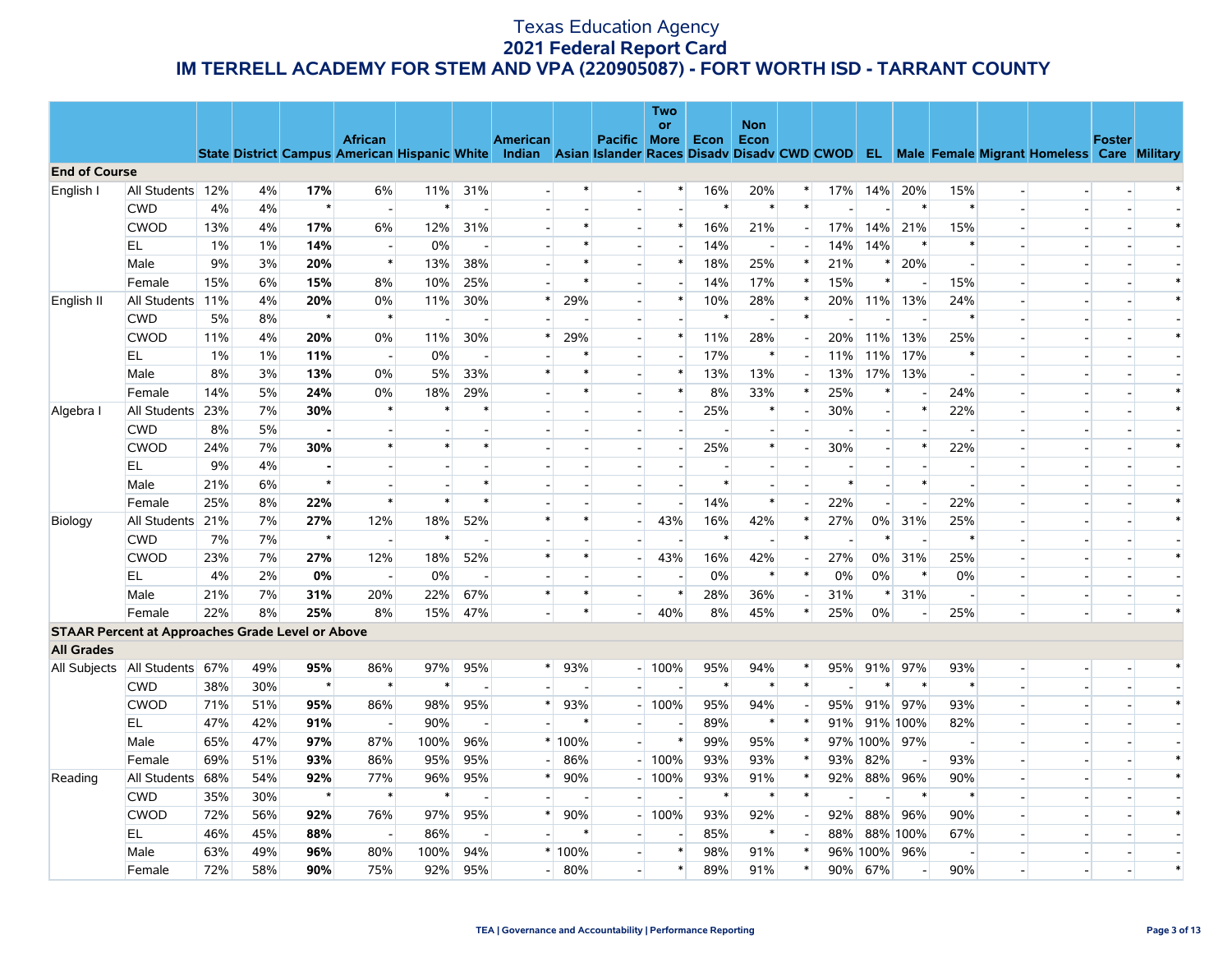|                   |                                                    |     |     |                          |                          |        |           |                          |                |                          | <b>Two</b>               |                          |                          |        |           |                |        |                          |                          |                                                                                                                                                |               |  |
|-------------------|----------------------------------------------------|-----|-----|--------------------------|--------------------------|--------|-----------|--------------------------|----------------|--------------------------|--------------------------|--------------------------|--------------------------|--------|-----------|----------------|--------|--------------------------|--------------------------|------------------------------------------------------------------------------------------------------------------------------------------------|---------------|--|
|                   |                                                    |     |     |                          | <b>African</b>           |        |           | <b>American</b>          |                | Pacific More             | <b>or</b>                | Econ                     | <b>Non</b><br>Econ       |        |           |                |        |                          |                          |                                                                                                                                                | <b>Foster</b> |  |
|                   |                                                    |     |     |                          |                          |        |           |                          |                |                          |                          |                          |                          |        |           |                |        |                          |                          | State District Campus American Hispanic White Indian Asian Islander Races Disady Disady CWD CWOD EL Male Female Migrant Homeless Care Military |               |  |
|                   | Mathematics All Students 65%                       |     | 43% | 90%                      |                          |        |           |                          |                |                          | $\sim$                   | 88%                      | $\ast$                   |        | 90%       |                | $\ast$ | 89%                      |                          |                                                                                                                                                |               |  |
|                   | <b>CWD</b>                                         | 39% | 29% |                          |                          |        |           |                          |                |                          |                          |                          | $\overline{\phantom{a}}$ |        |           |                |        |                          |                          |                                                                                                                                                |               |  |
|                   | <b>CWOD</b>                                        | 68% | 45% | 90%                      | $\ast$                   | $\ast$ |           |                          |                |                          | $\sim$                   | 88%                      | $\ast$                   |        | 90%       |                | $\ast$ | 89%                      |                          |                                                                                                                                                |               |  |
|                   | EL                                                 | 49% | 38% |                          |                          |        |           |                          |                |                          |                          |                          | $\blacksquare$           |        |           |                |        |                          |                          |                                                                                                                                                |               |  |
|                   | Male                                               | 65% | 43% | $\star$                  | $\overline{\phantom{a}}$ |        |           |                          |                |                          |                          | $\ast$                   |                          |        | $\ast$    |                | $\ast$ | $\overline{\phantom{a}}$ |                          |                                                                                                                                                |               |  |
|                   | Female                                             | 65% | 42% | 89%                      | $\ast$                   | $\ast$ |           |                          |                |                          |                          | 86%                      | $\ast$                   |        | 89%       | $\overline{a}$ |        | 89%                      | $\overline{a}$           |                                                                                                                                                |               |  |
| Science           | All Students                                       | 70% | 52% | 99%                      | 100%                     | 100%   | 96%       | $\ast$                   | $\ast$         |                          | 100%                     | 100%                     | 98%                      | $\ast$ |           | 99% 100% 100%  |        | 99%                      | $\overline{\phantom{0}}$ |                                                                                                                                                |               |  |
|                   | <b>CWD</b>                                         | 42% | 32% | $\star$                  | $\overline{\phantom{a}}$ | $\ast$ |           |                          |                |                          |                          | $\ast$                   | $\overline{\phantom{a}}$ | $\ast$ |           |                |        | $\ast$                   |                          |                                                                                                                                                |               |  |
|                   | <b>CWOD</b>                                        | 74% | 54% | 99%                      | 100%                     | 100%   | 96%       | $\ast$                   | $\ast$         |                          | 100%                     | 100%                     | 98%                      |        |           | 99% 100% 100%  |        | 99%                      |                          |                                                                                                                                                |               |  |
|                   | EL.                                                | 47% | 40% | 100%                     | $\sim$                   | 100%   |           | $\overline{a}$           | $\overline{a}$ |                          |                          | 100%                     | $\ast$                   | $\ast$ | 100% 100% |                | $\ast$ | 100%                     |                          |                                                                                                                                                |               |  |
|                   | Male                                               | 70% | 51% | 100%                     | 100%                     |        | 100% 100% | $\ast$                   | $\ast$         |                          | $\ast$                   | 100%                     | 100%                     |        | 100%      |                | * 100% |                          |                          |                                                                                                                                                |               |  |
|                   | Female                                             | 71% | 52% | 99%                      | 100%                     | 100%   | 94%       | $\overline{a}$           | $\ast$         |                          | $-100%$                  | 100%                     | 97%                      | $\ast$ |           | 99% 100%       |        | 99%                      |                          | $\overline{\phantom{a}}$                                                                                                                       |               |  |
|                   | <b>STAAR Percent at Meets Grade Level or Above</b> |     |     |                          |                          |        |           |                          |                |                          |                          |                          |                          |        |           |                |        |                          |                          |                                                                                                                                                |               |  |
| <b>All Grades</b> |                                                    |     |     |                          |                          |        |           |                          |                |                          |                          |                          |                          |        |           |                |        |                          |                          |                                                                                                                                                |               |  |
|                   | All Subjects   All Students   41%                  |     | 24% | 82%                      | 57%                      | 85%    | 90%       |                          | * 79%          |                          | $-100%$                  | 79%                      | 86%                      | $\ast$ | 83%       | 61%            | 86%    | 80%                      | $\overline{a}$           | $\sim$                                                                                                                                         |               |  |
|                   | <b>CWD</b>                                         | 21% | 19% | $\star$                  | $\ast$                   | $\ast$ |           |                          |                |                          |                          | $\ast$                   | $\ast$                   | $\ast$ |           |                | $\ast$ | $\ast$                   |                          |                                                                                                                                                |               |  |
|                   | <b>CWOD</b>                                        | 44% | 25% | 83%                      | 58%                      | 86%    | 90%       | $*$                      | 79%            |                          | 100%                     | 80%                      | 87%                      |        | 83%       | 59%            | 86%    | 81%                      |                          |                                                                                                                                                |               |  |
|                   | EL                                                 | 20% | 16% | 61%                      | $\overline{\phantom{a}}$ | 57%    |           |                          | $\ast$         |                          | $\overline{\phantom{a}}$ | 63%                      | $\ast$                   |        | 59%       | 61%            | 75%    | 45%                      | $\blacksquare$           |                                                                                                                                                |               |  |
|                   | Male                                               | 40% | 23% | 86%                      | 47%                      | 91%    | 92%       |                          | $*100%$        |                          | $\ast$                   | 88%                      | 84%                      | $\ast$ | 86%       | 75%            | 86%    | $\overline{a}$           |                          |                                                                                                                                                |               |  |
|                   | Female                                             | 42% | 25% | 80%                      | 61%                      | 81%    | 90%       |                          | 57%            |                          | $-100%$                  | 73%                      | 87%                      | ∗      | 81%       | 45%            |        | 80%                      |                          |                                                                                                                                                |               |  |
| Reading           | All Students                                       | 44% | 30% | 83%                      | 57%                      | 85%    | 93%       | $\ast$                   | 80%            |                          | 100%                     | 79%                      | 88%                      | ∗      | 84%       | 63%            | 84%    | 82%                      |                          |                                                                                                                                                |               |  |
|                   | <b>CWD</b>                                         | 20% | 19% | $\star$                  | $\ast$                   | $\ast$ |           |                          |                |                          |                          | $\ast$                   | $\ast$                   | $\ast$ |           |                | $\ast$ | $\ast$                   |                          |                                                                                                                                                |               |  |
|                   | <b>CWOD</b>                                        | 47% | 31% | 84%                      | 59%                      | 86%    | 93%       | $\ast$                   | 80%            |                          | 100%                     | 79%                      | 89%                      |        | 84%       | 63%            | 84%    | 84%                      |                          |                                                                                                                                                |               |  |
|                   | EL                                                 | 20% | 20% | 63%                      | $\sim$                   | 57%    |           | $\overline{\phantom{a}}$ | $\ast$         |                          |                          | 62%                      | $\ast$                   |        | 63%       | 63%            | 70%    | 50%                      |                          |                                                                                                                                                |               |  |
|                   | Male                                               | 40% | 27% | 84%                      | 50%                      | 85%    | 94%       |                          | $*100%$        | $\overline{\phantom{a}}$ | $\ast$                   | 83%                      | 87%                      | ×      | 84%       | 70%            | 84%    | $\overline{\phantom{a}}$ | $\overline{\phantom{a}}$ |                                                                                                                                                |               |  |
|                   | Female                                             | 48% | 33% | 82%                      | 60%                      | 84%    | 93%       | - 1                      | 60%            |                          | $\ast$                   | 75%                      | 89%                      | $\ast$ | 84%       | 50%            |        | 82%                      |                          |                                                                                                                                                |               |  |
|                   | Mathematics All Students                           | 37% | 18% | 50%                      | $\ast$                   |        |           |                          |                |                          | $\overline{\phantom{a}}$ | 50%                      | $\ast$                   |        | 50%       |                | $\ast$ | 44%                      |                          |                                                                                                                                                |               |  |
|                   | <b>CWD</b>                                         | 21% | 19% |                          | $\sim$                   |        |           |                          |                |                          | $\overline{a}$           |                          | $\sim$                   |        |           |                |        |                          |                          |                                                                                                                                                |               |  |
|                   | <b>CWOD</b>                                        | 39% | 18% | 50%                      | $\ast$                   | $\ast$ |           |                          |                |                          | $\overline{\phantom{a}}$ | 50%                      | $\ast$                   |        | 50%       |                | $\ast$ | 44%                      |                          |                                                                                                                                                |               |  |
|                   | EL.                                                | 20% | 13% | $\overline{\phantom{0}}$ | $\overline{\phantom{a}}$ |        |           |                          |                |                          |                          | $\overline{\phantom{a}}$ | $\overline{\phantom{a}}$ |        |           |                |        | $\overline{\phantom{a}}$ |                          |                                                                                                                                                |               |  |
|                   | Male                                               | 37% | 19% | $\star$                  |                          |        |           |                          |                |                          |                          | $\ast$                   | $\overline{\phantom{a}}$ |        | ∗         |                | $\ast$ |                          |                          |                                                                                                                                                |               |  |
|                   | Female                                             | 36% | 18% | 44%                      | $\ast$                   | $\ast$ | $\ast$    |                          |                |                          | $\overline{\phantom{a}}$ | 43%                      | $\ast$                   |        | 44%       |                |        | 44%                      |                          |                                                                                                                                                |               |  |
| Science           | All Students                                       | 43% | 23% | 84%                      | 65%                      | 89%    | 83%       | $\ast$                   | $\ast$         |                          | 100%                     | 84%                      | 84%                      | $\ast$ | 84%       | 57%            | 90%    | 81%                      |                          |                                                                                                                                                |               |  |
|                   | <b>CWD</b>                                         | 22% | 20% | $\star$                  | $\overline{\phantom{a}}$ | $\ast$ |           |                          |                |                          |                          | $\ast$                   | $\overline{\phantom{a}}$ | $\ast$ |           |                |        | $\ast$                   |                          |                                                                                                                                                |               |  |
|                   | <b>CWOD</b>                                        | 46% | 24% | 84%                      | 65%                      | 89%    | 83%       | $\ast$                   | $\ast$         |                          | 100%                     | 84%                      | 84%                      |        | 84%       | 50%            | 90%    | 81%                      |                          |                                                                                                                                                |               |  |
|                   | EL                                                 | 17% | 13% | 57%                      | $\overline{\phantom{a}}$ | 57%    |           |                          |                |                          |                          | 67%                      | $\ast$                   | ∗      | 50%       | 57%            | $\ast$ | 40%                      |                          |                                                                                                                                                |               |  |
|                   | Male                                               | 44% | 24% | 90%                      | 40%                      | 100%   | 83%       | $\ast$                   | $\ast$         |                          | $\ast$                   | 96%                      | 79%                      |        | 90%       |                | 90%    | $\overline{\phantom{a}}$ | $\overline{a}$           |                                                                                                                                                |               |  |
|                   | Female                                             | 42% | 23% | 81%                      | 75%                      | 82%    | 82%       |                          | $\ast$         |                          | $-100%$                  | 76%                      | 87%                      | $\ast$ | 81%       | 40%            |        | 81%                      | $\blacksquare$           |                                                                                                                                                |               |  |
|                   | <b>STAAR Percent at Masters Grade Level</b>        |     |     |                          |                          |        |           |                          |                |                          |                          |                          |                          |        |           |                |        |                          |                          |                                                                                                                                                |               |  |
| <b>All Grades</b> |                                                    |     |     |                          |                          |        |           |                          |                |                          |                          |                          |                          |        |           |                |        |                          |                          |                                                                                                                                                |               |  |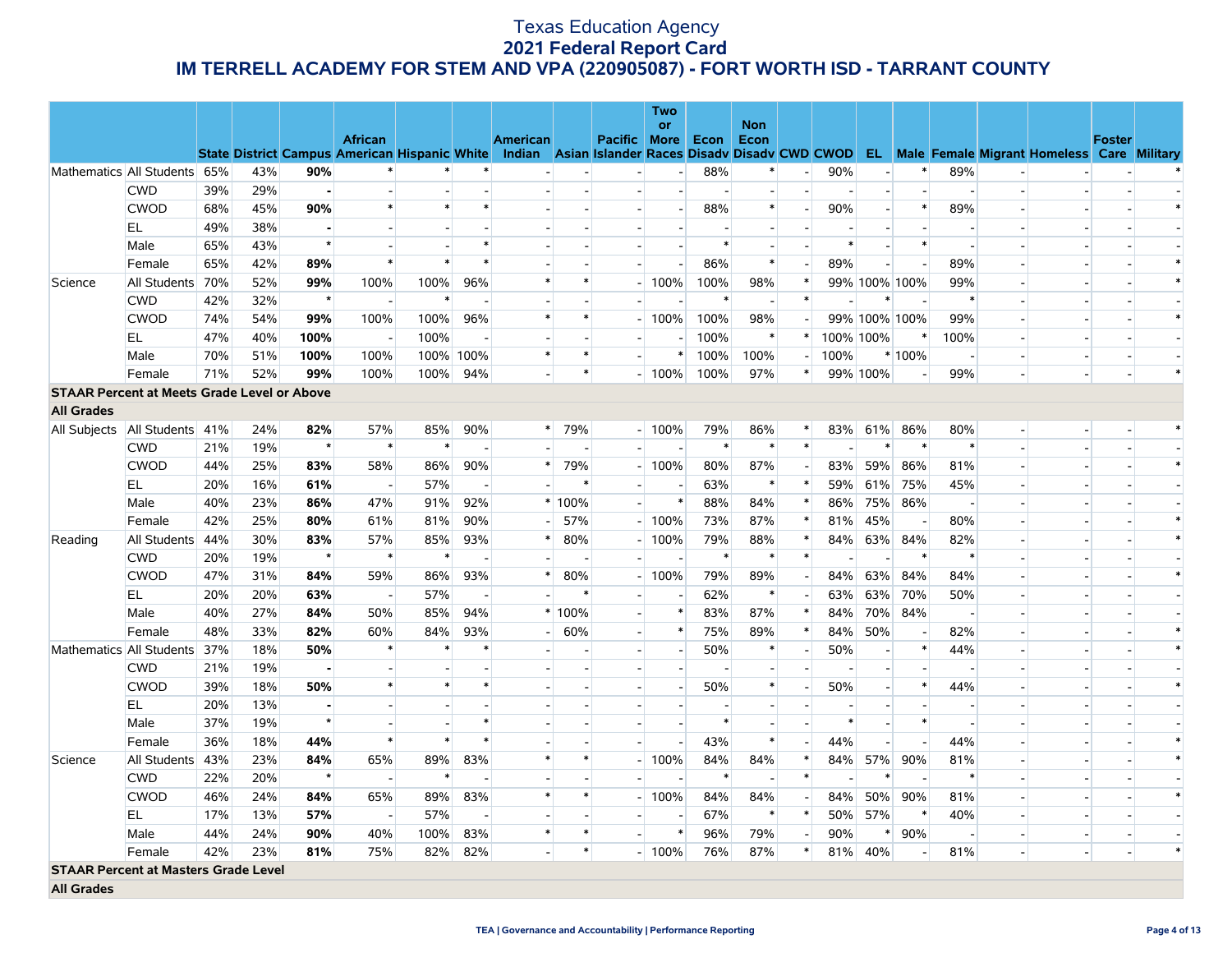|                    |              |     |     |                |                                                      |     |     |                 |        |                                             | <b>Two</b><br><b>or</b> |               | <b>Non</b>    |     |     |     |     |                                            |               |  |
|--------------------|--------------|-----|-----|----------------|------------------------------------------------------|-----|-----|-----------------|--------|---------------------------------------------|-------------------------|---------------|---------------|-----|-----|-----|-----|--------------------------------------------|---------------|--|
|                    |              |     |     |                | <b>African</b>                                       |     |     | <b>American</b> |        | <b>Pacific</b>                              | <b>More</b>             | Econ          | Econ          |     |     |     |     |                                            | <b>Foster</b> |  |
|                    |              |     |     |                | <b>State District Campus American Hispanic White</b> |     |     | Indian          |        | Asian Islander Races Disady Disady CWD CWOD |                         |               |               |     | EL. |     |     | Male Female Migrant Homeless Care Military |               |  |
| All Subjects       | All Students | 18% | 8%  | 22%<br>$\star$ | 6%<br>$\ast$                                         | 15% | 38% |                 | 36%    |                                             | 42%                     | 15%<br>$\ast$ | 32%<br>$\ast$ | 22% | 9%  | 22% | 22% |                                            |               |  |
|                    | <b>CWD</b>   | 7%  | 6%  |                |                                                      |     |     |                 |        |                                             |                         |               |               |     |     |     |     |                                            |               |  |
|                    | <b>CWOD</b>  | 19% | 9%  | 22%            | 6%                                                   | 15% | 38% |                 | 36%    |                                             | 42%                     | 15%           | 33%           | 22% | 9%  | 22% | 23% |                                            |               |  |
|                    | EL           | 7%  | 5%  | 9%             | $\overline{\phantom{a}}$                             | 0%  |     |                 |        |                                             |                         | 11%           |               | 9%  | 9%  | 17% | 0%  |                                            |               |  |
|                    | Male         | 17% | 8%  | 22%            | 7%                                                   | 14% | 46% |                 | 29%    |                                             | *                       | 21%           | 24%           | 22% | 17% | 22% |     |                                            |               |  |
|                    | Female       | 19% | 9%  | 22%            | 6%                                                   | 15% | 35% |                 | 43%    |                                             | 50%                     | 10%           | 36%           | 23% | 0%  |     | 22% |                                            |               |  |
| Reading            | All Students | 18% | 10% | 19%            | 3%                                                   | 11% | 31% |                 | 40%    |                                             | 40%                     | 13%           | 26%           | 19% | 13% | 16% | 21% |                                            |               |  |
|                    | <b>CWD</b>   | 6%  | 6%  | $\star$        | $\ast$                                               |     |     |                 |        |                                             |                         | $\ast$        |               |     |     |     |     |                                            |               |  |
|                    | <b>CWOD</b>  | 20% | 11% | 19%            | 3%                                                   | 12% | 31% |                 | 40%    |                                             | 40%                     | 13%           | 26%           | 19% | 13% | 16% | 21% |                                            |               |  |
|                    | EL           | 7%  | 6%  | 13%            | $\overline{\phantom{a}}$                             | 0%  |     |                 | $\ast$ |                                             |                         | 15%           | $\ast$        | 13% | 13% | 20% | 0%  |                                            |               |  |
|                    | Male         | 16% | 8%  | 16%            | 0%                                                   | 9%  | 35% |                 | 40%    |                                             |                         | 15%           | 17%           | 16% | 20% | 16% |     |                                            |               |  |
|                    | Female       | 21% | 12% | 21%            | 5%                                                   | 14% | 29% |                 | 40%    |                                             | $\ast$                  | 11%           | 30%           | 21% | 0%  |     | 21% |                                            |               |  |
| <b>Mathematics</b> | All Students | 17% | 7%  | 30%            | $\ast$                                               |     |     |                 |        |                                             |                         | 25%           | $\ast$        | 30% |     |     | 22% |                                            |               |  |
|                    | <b>CWD</b>   | 8%  | 6%  |                |                                                      |     |     |                 |        |                                             |                         |               |               |     |     |     |     |                                            |               |  |
|                    | <b>CWOD</b>  | 18% | 7%  | 30%            |                                                      |     |     |                 |        |                                             |                         | 25%           |               | 30% |     |     | 22% |                                            |               |  |
|                    | EL           | 8%  | 5%  |                |                                                      |     |     |                 |        |                                             |                         |               |               |     |     |     |     |                                            |               |  |
|                    | Male         | 18% | 7%  |                |                                                      |     |     |                 |        |                                             |                         | $\ast$        |               |     |     |     |     |                                            |               |  |
|                    | Female       | 16% | 6%  | 22%            |                                                      |     |     |                 |        |                                             |                         | 14%           |               | 22% |     |     | 22% |                                            |               |  |
| Science            | All Students | 19% | 7%  | 27%            | 12%                                                  | 18% | 52% |                 |        |                                             | 43%                     | 16%           | 42%           | 27% | 0%  | 31% | 25% |                                            |               |  |
|                    | <b>CWD</b>   | 8%  | 6%  | $\star$        |                                                      |     |     |                 |        |                                             |                         | $\ast$        |               |     |     |     |     |                                            |               |  |
|                    | <b>CWOD</b>  | 20% | 7%  | 27%            | 12%                                                  | 18% | 52% |                 |        |                                             | 43%                     | 16%           | 42%           | 27% | 0%  | 31% | 25% |                                            |               |  |
|                    | EL           | 4%  | 3%  | 0%             | $\overline{\phantom{a}}$                             | 0%  |     |                 |        |                                             |                         | 0%            |               | 0%  | 0%  |     | 0%  |                                            |               |  |
|                    | Male         | 20% | 7%  | 31%            | 20%                                                  | 22% | 67% |                 |        |                                             | *                       | 28%           | 36%           | 31% |     | 31% |     |                                            |               |  |
|                    | Female       | 18% | 7%  | 25%            | 8%                                                   | 15% | 47% |                 |        |                                             | 40%                     | 8%            | 45%           | 25% | 0%  |     | 25% |                                            |               |  |

- Indicates there are no students in the group.

\* Indicates results are masked due to small numbers to protect student confidentiality.

### **Part (iii): Academic Growth and Graduation Rate**

#### **Part (iii)(I): Academic Growth**

This section provides information on students' academic growth for mathematics and reading/ELA for public elementary schools and secondary schools which don't have a graduation rate, for the 2020-21 school year. These results include all students tested, regardless of whether they were in the accountability subset. (CWD: children with disability; CWOD: children without disability; EL: English learner)

 *USDE waived reporting requirements in Section 1111(h)(1)(C)(iii)(I) (other academic indicator results for schools that are not high schools) for the 2020-21 school year.*

#### **Part (iii)(II): Graduation Rate**

This section provides information on high school graduation rates for the class of 2020.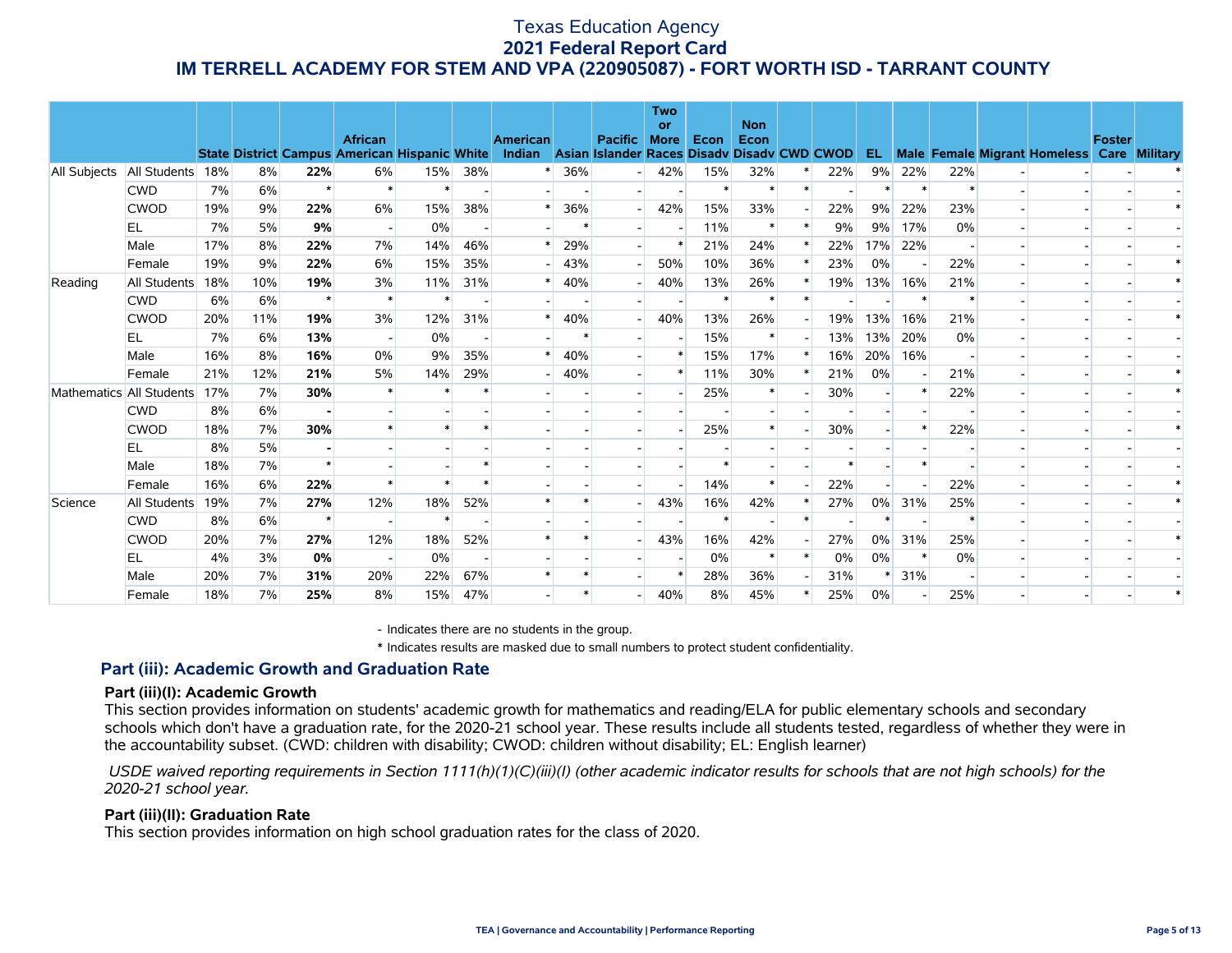# **There is no data for this campus.**

### **Part (iv): English Language Proficiency**

This section provides information on the number and percentage of English learners achieving English language proficiency based on the 2021 Texas English Language Proficiency Assessment System (TELPAS) data. (EL: English learner)

| <b>Total</b> | <b>EL in Proficiency</b> | Rate of     |
|--------------|--------------------------|-------------|
| <b>Class</b> | of EL                    | Proficiency |
|              |                          |             |

- Indicates there are no students in the group.
- \* Indicates results are masked due to small numbers to protect student confidentiality.

 $\diamond$  Indicates data reporting does not meet for Minimum Size.

### **Part (v): School Quality or Student Success (SQSS)**

This section provides information on school quality or student success, which is college, career and military readiness (CCMR) for high schools and average performance rate of the three STAAR performance levels of all students, regardless of whether they were in the accountability subset, for elementary and secondary schools without a graduation rate. (CWD: children with disability; EL: English learner)

|                                                                                                                            | All                      | <b>African</b> |    |                          | <b>American</b><br>Indian |                          | <b>Pacific</b><br>Asian Islander Races Disady CWD | <b>Two</b><br><b>O</b> ľ<br><b>More</b> | Econ |  | EL |  |  |  |
|----------------------------------------------------------------------------------------------------------------------------|--------------------------|----------------|----|--------------------------|---------------------------|--------------------------|---------------------------------------------------|-----------------------------------------|------|--|----|--|--|--|
| <b>Students American Hispanic White</b><br><b>Student Success (Student Achievement Domain Score: STAAR Component Only)</b> |                          |                |    |                          |                           |                          |                                                   |                                         |      |  |    |  |  |  |
| <b>STAAR Component Score</b>                                                                                               | 66                       | 50             | 66 | 74                       |                           | 69                       | $\blacksquare$                                    | 81                                      | 63   |  | 54 |  |  |  |
| <b>School Quality (College, Career, and Military Readiness Performance)</b>                                                |                          |                |    |                          |                           |                          |                                                   |                                         |      |  |    |  |  |  |
| %Students meeting CCMR                                                                                                     | $\overline{\phantom{a}}$ |                |    | $\overline{\phantom{0}}$ |                           | $\overline{\phantom{0}}$ | $\overline{\phantom{0}}$                          | $\overline{\phantom{0}}$                | -    |  |    |  |  |  |

- Indicates there are no students in the group.

\* Indicates results are masked due to small numbers to protect student confidentiality.

#### **Part (vi): Goal Meeting Status**

This section provides information on the progress of all students and each student group toward meeting the long-term goals or interim objectives on STAAR academic performance, federal graduation rate, and English learners' language proficiency. (CWD: children with disability; EL: English learner)

 *USDE waived reporting requirements in Section 1111(h)(1)(C)(vi) (progress toward meeting long-term goals and measurements of interim progress) for the 2020-21 school year.*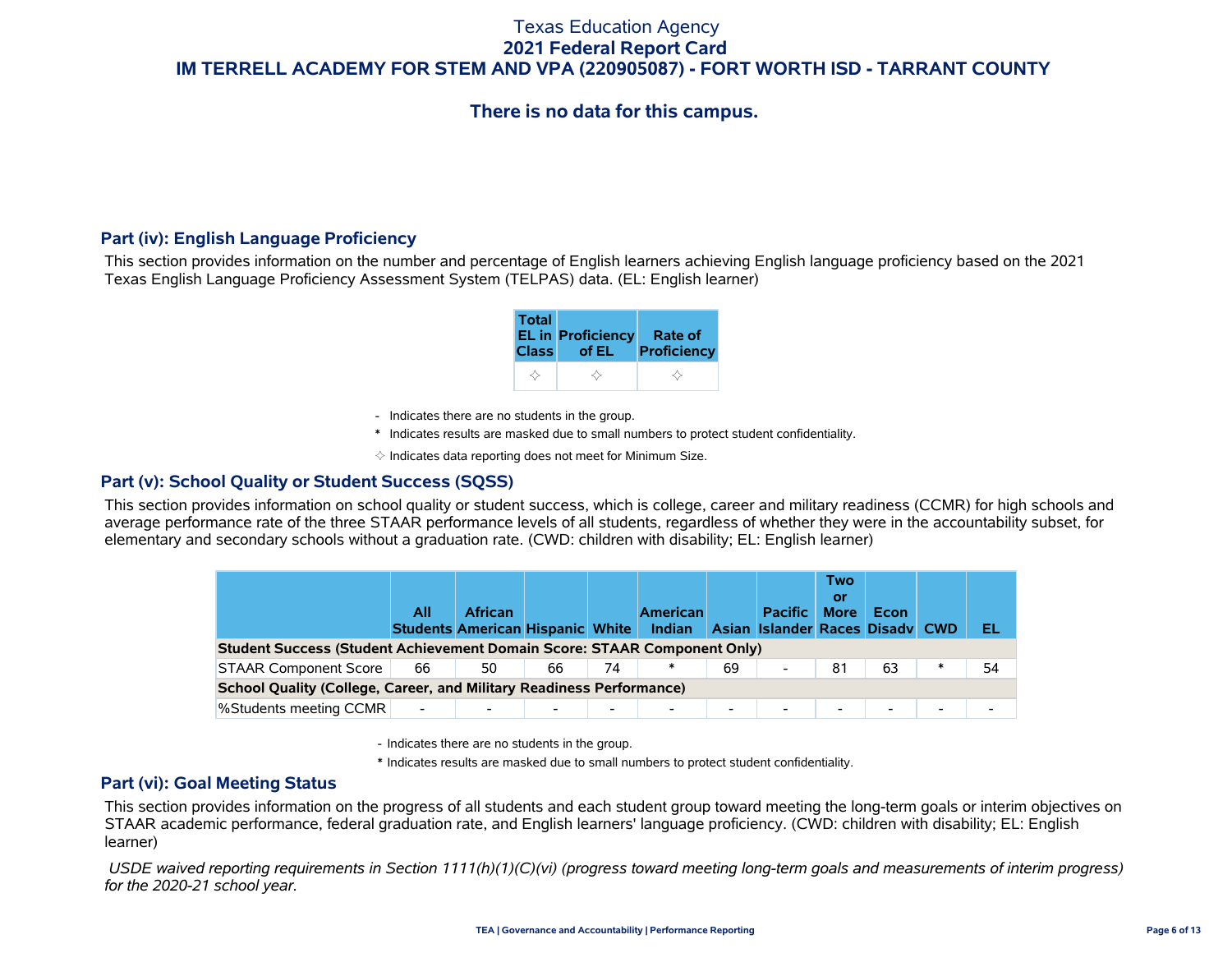### **Part (vii): STAAR Participation**

This section provides the percentage of students assessed and not assessed on STAAR for mathematics, reading/ELA, and science. (CWD: children with disability; CWOD: children without disability; EL: English learner)

|                                          |                     |         |                |        |           |                                                                                                          |                |                          | <b>Two</b>        |        | <b>Non</b> |                |         |                |                          |        |  |
|------------------------------------------|---------------------|---------|----------------|--------|-----------|----------------------------------------------------------------------------------------------------------|----------------|--------------------------|-------------------|--------|------------|----------------|---------|----------------|--------------------------|--------|--|
|                                          |                     |         | <b>African</b> |        |           | <b>American</b>                                                                                          |                | <b>Pacific</b>           | or<br><b>More</b> | Econ   | Econ       |                |         |                |                          |        |  |
|                                          |                     |         |                |        |           | Campus American Hispanic White Indian Asian Islander Races Disadv Disadv CWD CWOD EL Male Female Migrant |                |                          |                   |        |            |                |         |                |                          |        |  |
| <b>Participation Rate</b>                |                     |         |                |        |           |                                                                                                          |                |                          |                   |        |            |                |         |                |                          |        |  |
| <b>All Subjects</b>                      | <b>All Students</b> | 100%    | 100%           |        | 100% 100% |                                                                                                          | $*100%$        |                          | 100%              | 100%   |            | 100% 100%      |         | 100% 100% 100% |                          | 100%   |  |
|                                          | <b>CWD</b>          | 100%    | $\ast$         | $\ast$ |           |                                                                                                          |                |                          |                   | $\ast$ |            | $*100%$        |         | $\ast$         | $\ast$                   | $\ast$ |  |
|                                          | <b>CWOD</b>         | 100%    | 100%           |        | 100% 100% |                                                                                                          | $*100%$        |                          | 100%              | 100%   | 100%       |                |         | 100% 100% 100% |                          | 100%   |  |
|                                          | EL                  | 100%    |                | 100%   |           |                                                                                                          | $\ast$         |                          |                   | 100%   | 100%       |                |         | 100% 100% 100% |                          | 100%   |  |
|                                          | Male                | 100%    | 100%           |        | 100% 100% |                                                                                                          | * 100%         |                          | $\ast$            | 100%   | 100%       |                |         | 100% 100% 100% |                          |        |  |
|                                          | Female              | 100%    | 100%           |        | 100% 100% |                                                                                                          | $-100%$        |                          | 100%              | 100%   | 100%       |                |         | 100% 100%      |                          | 100%   |  |
| Reading                                  | All Students        | 100%    | 100%           |        | 100% 100% |                                                                                                          | $*100%$        |                          | 100%              | 100%   | 100%       | ∗              |         | 100% 100% 100% |                          | 100%   |  |
|                                          | <b>CWD</b>          | $\star$ | $\ast$         | $\ast$ |           |                                                                                                          |                |                          |                   | $\ast$ | $\ast$     | $\ast$         |         | $\ast$         | $\ast$                   | $\ast$ |  |
|                                          | <b>CWOD</b>         | 100%    | 100%           |        | 100% 100% |                                                                                                          | * 100%         |                          | 100%              | 100%   | 100%       |                |         | 100% 100% 100% |                          | 100%   |  |
|                                          | <b>EL</b>           | 100%    |                | 100%   |           |                                                                                                          | $\ast$         |                          |                   | 100%   |            |                |         | 100% 100% 100% |                          | 100%   |  |
|                                          | Male                | 100%    | 100%           |        | 100% 100% |                                                                                                          | * 100%         |                          | $\ast$            | 100%   | 100%       |                |         | 100% 100% 100% |                          |        |  |
|                                          | Female              | 100%    | 100%           |        | 100% 100% |                                                                                                          | $-100%$        |                          | $\ast$            | 100%   | 100%       | $\ast$         |         | 100% 100%      | $\overline{\phantom{a}}$ | 100%   |  |
| <b>Mathematics</b>                       | All Students        | 100%    | $\ast$         |        | $\ast$    |                                                                                                          |                |                          |                   | 100%   |            | $\overline{a}$ | 100%    |                | $\ast$                   | 100%   |  |
|                                          | <b>CWD</b>          |         |                |        |           |                                                                                                          |                |                          |                   |        |            |                |         |                |                          |        |  |
|                                          | <b>CWOD</b>         | 100%    | $\ast$         |        | $\ast$    |                                                                                                          |                |                          |                   | 100%   | $\ast$     | $\blacksquare$ | 100%    |                | $\ast$                   | 100%   |  |
|                                          | EL                  |         |                |        |           |                                                                                                          |                |                          |                   |        |            |                |         |                |                          |        |  |
|                                          | Male                | $\star$ |                |        | $\ast$    |                                                                                                          |                |                          |                   | $\ast$ |            |                | $\star$ |                | $\ast$                   |        |  |
|                                          | Female              | 100%    | $\ast$         |        | $\star$   |                                                                                                          |                |                          |                   | 100%   | $\ast$     |                | 100%    |                |                          | 100%   |  |
| <b>Science</b>                           | <b>All Students</b> | 100%    | 100%           |        | 100% 100% | $\star$                                                                                                  | $\ast$         |                          | 100%              | 100%   | 100%       |                |         | 100% 100% 100% |                          | 100%   |  |
|                                          | <b>CWD</b>          | $\star$ |                | $\ast$ |           |                                                                                                          |                |                          |                   | $\ast$ |            | $\ast$         |         | $\ast$         |                          | $\ast$ |  |
|                                          | <b>CWOD</b>         | 100%    | 100%           |        | 100% 100% |                                                                                                          | $\ast$         |                          | 100%              | 100%   | 100%       |                |         | 100% 100% 100% |                          | 100%   |  |
|                                          | EL.                 | 100%    | $\overline{a}$ | 100%   |           |                                                                                                          |                |                          |                   | 100%   | $\ast$     | $\ast$         |         | 100% 100%      | $\ast$                   | 100%   |  |
|                                          | Male                | 100%    | 100%           |        | 100% 100% | $\ast$                                                                                                   | $\ast$         |                          | $\ast$            | 100%   | 100%       |                | 100%    |                | * 100%                   |        |  |
|                                          | Female              | 100%    | 100%           |        | 100% 100% |                                                                                                          | $\ast$         |                          | 100%              | 100%   | 100%       | $\ast$         |         | 100% 100%      | $\overline{\phantom{a}}$ | 100%   |  |
| <b>SAT/ACT All Subjects All Students</b> |                     |         |                |        |           |                                                                                                          |                |                          |                   |        |            |                |         |                | $\overline{\phantom{a}}$ |        |  |
|                                          | <b>CWD</b>          |         |                |        |           |                                                                                                          |                |                          |                   |        |            |                |         |                |                          |        |  |
|                                          | <b>CWOD</b>         |         |                |        |           |                                                                                                          |                |                          |                   |        |            |                |         |                |                          |        |  |
|                                          | EL                  |         |                |        |           |                                                                                                          |                |                          |                   |        |            |                |         |                |                          |        |  |
|                                          | Male                |         | $\blacksquare$ |        |           |                                                                                                          | $\blacksquare$ | $\overline{\phantom{a}}$ |                   |        |            |                |         |                | $\blacksquare$           |        |  |
|                                          | Female              |         |                |        |           |                                                                                                          |                |                          |                   |        |            |                |         |                |                          |        |  |
| <b>Non-Participation Rate</b>            |                     |         |                |        |           |                                                                                                          |                |                          |                   |        |            |                |         |                |                          |        |  |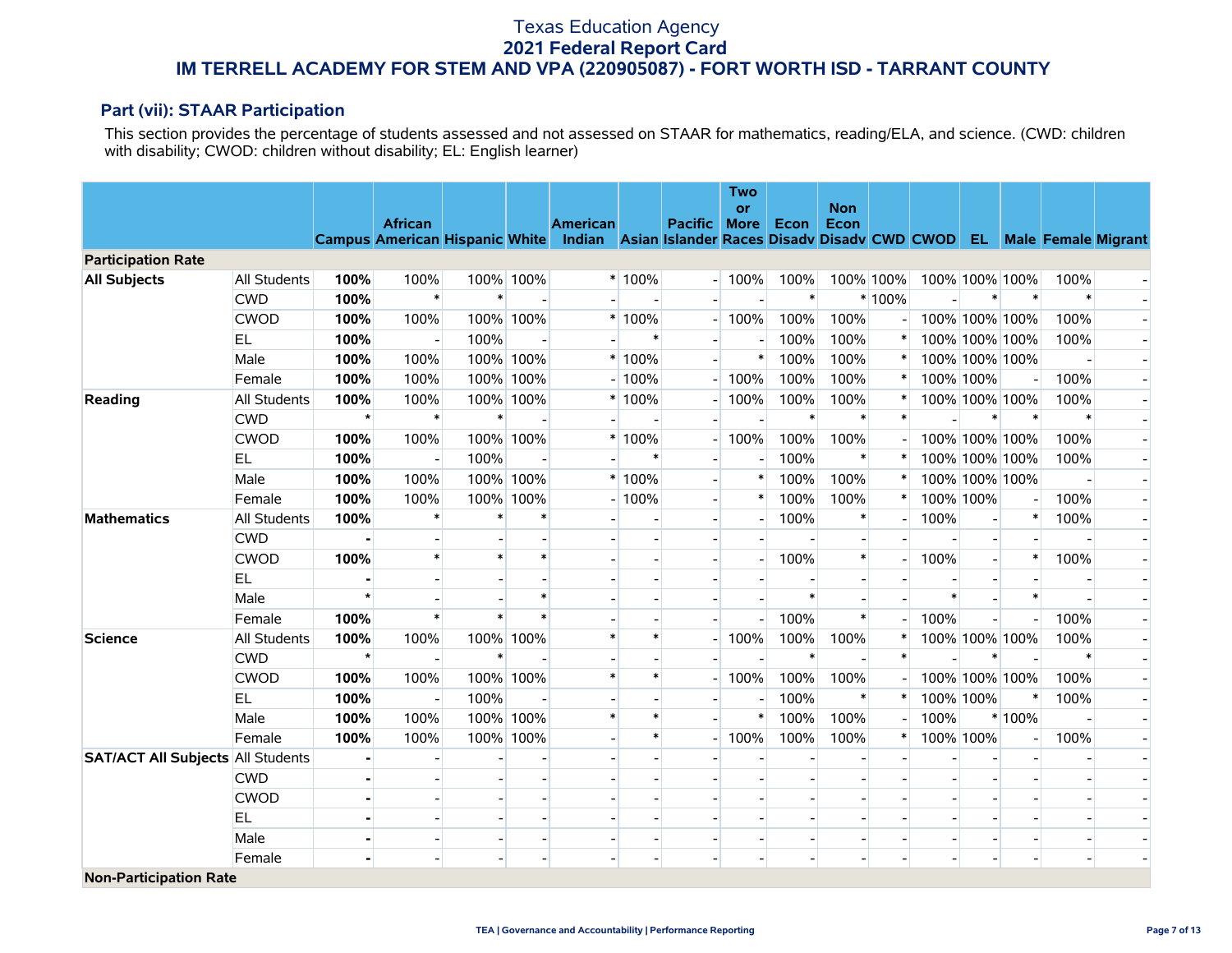|                                          |                                   |               | <b>African</b>           |              |                          | <b>American</b>                                                                             |                      | Pacific                  | <b>Two</b><br>or<br><b>More</b> | Econ            | <b>Non</b><br>Econ |                          |                |                 |                          |                 |                            |
|------------------------------------------|-----------------------------------|---------------|--------------------------|--------------|--------------------------|---------------------------------------------------------------------------------------------|----------------------|--------------------------|---------------------------------|-----------------|--------------------|--------------------------|----------------|-----------------|--------------------------|-----------------|----------------------------|
|                                          |                                   |               |                          |              | 0%                       | Campus American Hispanic White Indian Asian Islander Races Disadv Disadv CWD CWOD<br>$\ast$ | $0\%$                |                          | $0\%$                           |                 | 0%                 |                          |                | EL.<br>$0\%$    | 0%                       |                 | <b>Male Female Migrant</b> |
| <b>All Subjects</b>                      | <b>All Students</b><br><b>CWD</b> | 0%<br>0%      | 0%<br>$\ast$             | 0%<br>$\ast$ |                          |                                                                                             |                      |                          |                                 | $0\%$<br>$\ast$ | $\ast$             | 0%<br>0%                 | 0%             | $\ast$          | $\ast$                   | 0%<br>$\ast$    |                            |
|                                          | <b>CWOD</b>                       | 0%            | $0\%$                    | 0%           | 0%                       | $\overline{\phantom{0}}$<br>$\ast$                                                          | $\blacksquare$<br>0% | $\blacksquare$           | $\blacksquare$<br>0%            | $0\%$           | $0\%$              |                          | $\blacksquare$ | $0\%$           | 0%                       | $0\%$           |                            |
|                                          | EL.                               | 0%            |                          | 0%           |                          |                                                                                             | $\ast$               |                          |                                 | $0\%$           | $0\%$              | $\ast$                   | 0%             | 0%              | $0\%$                    | $0\%$           |                            |
|                                          | Male                              | 0%            | $\blacksquare$<br>$0\%$  | 0%           | 0%                       | $\ast$                                                                                      | 0%                   |                          | $\ast$                          | $0\%$           | $0\%$              | $\ast$                   | 0%             | 0%              | $0\%$                    |                 |                            |
|                                          |                                   |               |                          |              |                          | 니                                                                                           |                      |                          |                                 |                 |                    | $\ast$                   | 0%             |                 |                          |                 |                            |
|                                          | Female                            | 0%            | $0\%$                    | 0%           | 0%                       | $\ast$                                                                                      | 0%                   | $\overline{a}$           | 0%                              | 0%              | $0\%$              | $\ast$                   | 0%             | 0%              | $\overline{\phantom{a}}$ | $0\%$           |                            |
| Reading                                  | <b>All Students</b>               | 0%<br>$\star$ | 0%<br>$\ast$             | 0%<br>$\ast$ | 0%                       |                                                                                             | 0%                   | $\blacksquare$           | 0%                              | $0\%$<br>$\ast$ | $0\%$<br>$\ast$    | $\ast$                   | 0%             | $0\%$<br>$\ast$ | 0%<br>$\ast$             | $0\%$<br>$\ast$ |                            |
|                                          | <b>CWD</b>                        |               |                          |              |                          | $\ast$                                                                                      |                      |                          | $\blacksquare$                  |                 |                    |                          |                |                 |                          |                 |                            |
|                                          | <b>CWOD</b>                       | 0%            | $0\%$                    | 0%           | $0\%$                    |                                                                                             | $0\%$<br>$\ast$      | $\blacksquare$           | $0\%$                           | $0\%$           | $0\%$<br>$\ast$    | $\ast$                   | 0%             | 0%              | $0\%$                    | $0\%$           |                            |
|                                          | EL.                               | 0%            | $\overline{\phantom{a}}$ | 0%           | $\overline{\phantom{a}}$ | $\ast$                                                                                      |                      |                          | $\overline{\phantom{a}}$        | $0\%$           |                    |                          | 0%             | 0%              | $0\%$                    | $0\%$           |                            |
|                                          | Male                              | 0%            | $0\%$                    | 0%           | 0%                       |                                                                                             | 0%                   |                          | $\ast$                          | 0%              | 0%                 | $\ast$                   | 0%             | $0\%$           | $0\%$                    |                 |                            |
|                                          | Female                            | 0%            | $0\%$                    | 0%           | 0%                       |                                                                                             | $0\%$                |                          | $\ast$                          | $0\%$           | $0\%$              | $\ast$                   | 0%             | 0%              | $\overline{a}$           | 0%              |                            |
| <b>Mathematics</b>                       | All Students                      | 0%            | $\ast$                   | $\ast$       | $\ast$                   |                                                                                             |                      |                          |                                 | $0\%$           | $\ast$             |                          | 0%             |                 | $\ast$                   | $0\%$           |                            |
|                                          | <b>CWD</b>                        |               | $\overline{a}$           |              |                          |                                                                                             |                      |                          |                                 |                 |                    |                          |                |                 |                          |                 |                            |
|                                          | <b>CWOD</b>                       | 0%            | $\ast$                   |              | $\ast$                   |                                                                                             |                      |                          |                                 | $0\%$           | $\ast$             |                          | 0%             |                 | $\ast$                   | $0\%$           |                            |
|                                          | EL.                               |               |                          |              |                          |                                                                                             |                      |                          |                                 |                 |                    |                          |                |                 |                          |                 |                            |
|                                          | Male                              | $\star$       |                          |              | $\ast$                   |                                                                                             |                      |                          |                                 | $\ast$          |                    |                          | $\ast$         |                 | $\ast$                   |                 |                            |
|                                          | Female                            | 0%            | $\ast$                   |              | $\ast$                   |                                                                                             |                      |                          | $\overline{\phantom{a}}$        | $0\%$           | $\ast$             |                          | 0%             |                 | $\overline{a}$           | 0%              |                            |
| <b>Science</b>                           | <b>All Students</b>               | 0%            | $0\%$                    | 0%           | 0%                       | $\ast$                                                                                      | $\ast$               | $\overline{\phantom{a}}$ | 0%                              | $0\%$           | $0\%$              | $\ast$                   | 0%             | $0\%$           | $0\%$                    | 0%              |                            |
|                                          | <b>CWD</b>                        | $\star$       |                          | $\ast$       |                          |                                                                                             |                      |                          |                                 | $\ast$          |                    | $\ast$                   |                | $\ast$          |                          | $\ast$          |                            |
|                                          | <b>CWOD</b>                       | 0%            | 0%                       | 0%           | 0%                       | $\ast$                                                                                      | $\ast$               | $\overline{\phantom{a}}$ | 0%                              | $0\%$           | $0\%$              |                          | $0\%$          | 0%              | 0%                       | 0%              |                            |
|                                          | EL.                               | 0%            | $\overline{\phantom{a}}$ | 0%           |                          |                                                                                             |                      |                          |                                 | $0\%$           | $\ast$             | $\ast$                   | 0%             | 0%              | $\ast$                   | $0\%$           |                            |
|                                          | Male                              | 0%            | 0%                       | $0\%$        | 0%                       | $\ast$                                                                                      | $\ast$               |                          | $\ast$                          | $0\%$           | $0\%$              | $\overline{\phantom{a}}$ | 0%             | $\ast$          | 0%                       | $\overline{a}$  |                            |
|                                          | Female                            | 0%            | 0%                       | 0%           | 0%                       |                                                                                             | $\ast$               |                          | 0%                              | $0\%$           | 0%                 | $\ast$                   | 0%             | 0%              |                          | 0%              |                            |
| <b>SAT/ACT All Subjects All Students</b> |                                   |               |                          |              |                          |                                                                                             |                      |                          |                                 |                 |                    |                          |                |                 |                          |                 |                            |
|                                          | <b>CWD</b>                        |               |                          |              |                          |                                                                                             |                      |                          |                                 |                 |                    |                          |                |                 |                          |                 |                            |
|                                          | <b>CWOD</b>                       |               |                          |              |                          |                                                                                             |                      |                          |                                 |                 |                    |                          |                |                 |                          |                 |                            |
|                                          | EL                                |               |                          |              |                          |                                                                                             |                      |                          |                                 |                 |                    |                          |                |                 |                          |                 |                            |
|                                          | Male                              |               |                          |              |                          |                                                                                             |                      |                          |                                 |                 |                    |                          |                |                 |                          |                 |                            |
|                                          | Female                            |               |                          |              |                          |                                                                                             |                      |                          |                                 |                 |                    |                          |                |                 |                          |                 |                            |

- Indicates there are no students in the group.

\* Indicates results are masked due to small numbers to protect student confidentiality.

### **Part (viii): Civil Rights Data**

Part (viii)(I) This section provides information from the 2017-18 CRDC surveys, submitted by school districts to the Office for Civil Rights on measures of school quality, climate, and safety, including counts of in-school suspensions, out-of-school suspensions, expulsions, school related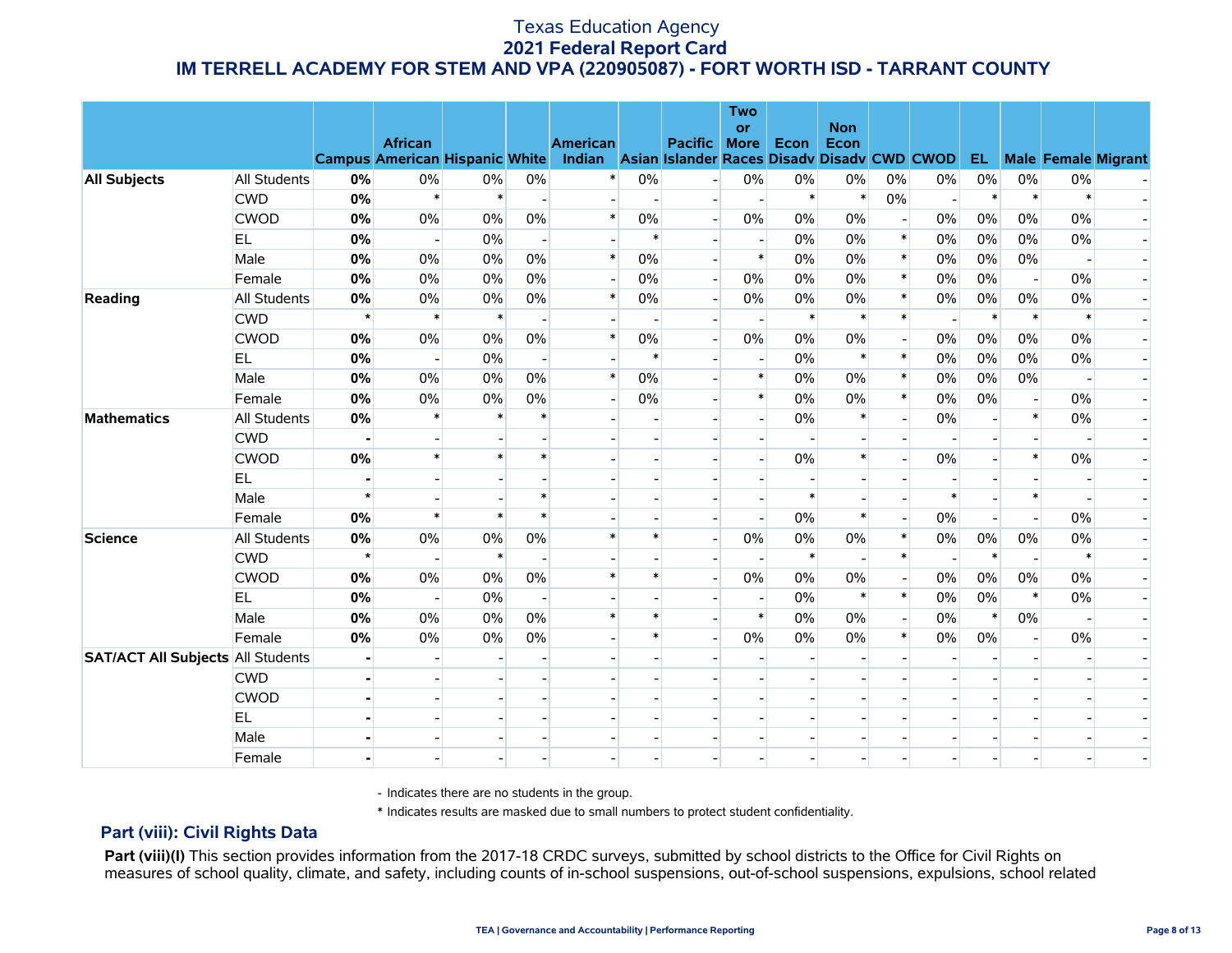arrests, referrals to law enforcement, chronic absenteeism (including both excused and unexcused absences), incidences of violence, including bullying and harassment. (EL: English learner)

# **There is no data for this campus.**

**Part (viii)(II)** This section provides information from the 2017-18 CRDC surveys, submitted by school districts to the Office for Civil Rights, on the number of students enrolled in preschool programs and accelerated coursework to earn postsecondary credit while still in high school.

# **There is no data for this campus.**

### **Part (ix): Teacher Quality Data**

This section provides information on the professional qualifications of teachers, including information disaggregated by high- and low-poverty schools on the number and percentage of (I) inexperienced teacher, principals, and other school leaders; (II) teachers teaching with emergency or provisional credentials; and (III) teachers who are not teaching in the subject or field for which the teacher is certified or licensed.

|                                                                                                        | <b>All School</b> |                       |
|--------------------------------------------------------------------------------------------------------|-------------------|-----------------------|
|                                                                                                        |                   | <b>Number Percent</b> |
| Inexperienced Teachers, Principals, and Other School Leaders                                           | 5.4               | 16.3%                 |
| Teachers Teaching with Emergency or Provisional Credentials                                            | 3 7 I             | $12.0\%$              |
| Teacher Who Are Not Teaching in the Subject or Field for Which<br>the Teacher is Certified or Licensed | 5 O               | 16.2%                 |

- Indicates there are no data available in the group.

Blank cell indicates there are no data available in the group.

### **Part (x): Per-pupil Expenditure**

This section provides information on the per-pupil expenditures of federal, state, and local funds, including actual personnel expenditures and actual non-personnel expenditures, disaggregated by source of funds, for each school district and campus for the 2020-21 fiscal year.

 *To be updated by June 30th, 2022.*

#### **Part (xi): STAAR Alternate 2 Participation**

This section provides information on the number and percentage of students with the most significant cognitive disabilities who take STAAR Alternate 2, by grade and subject for the 2020-21 school year.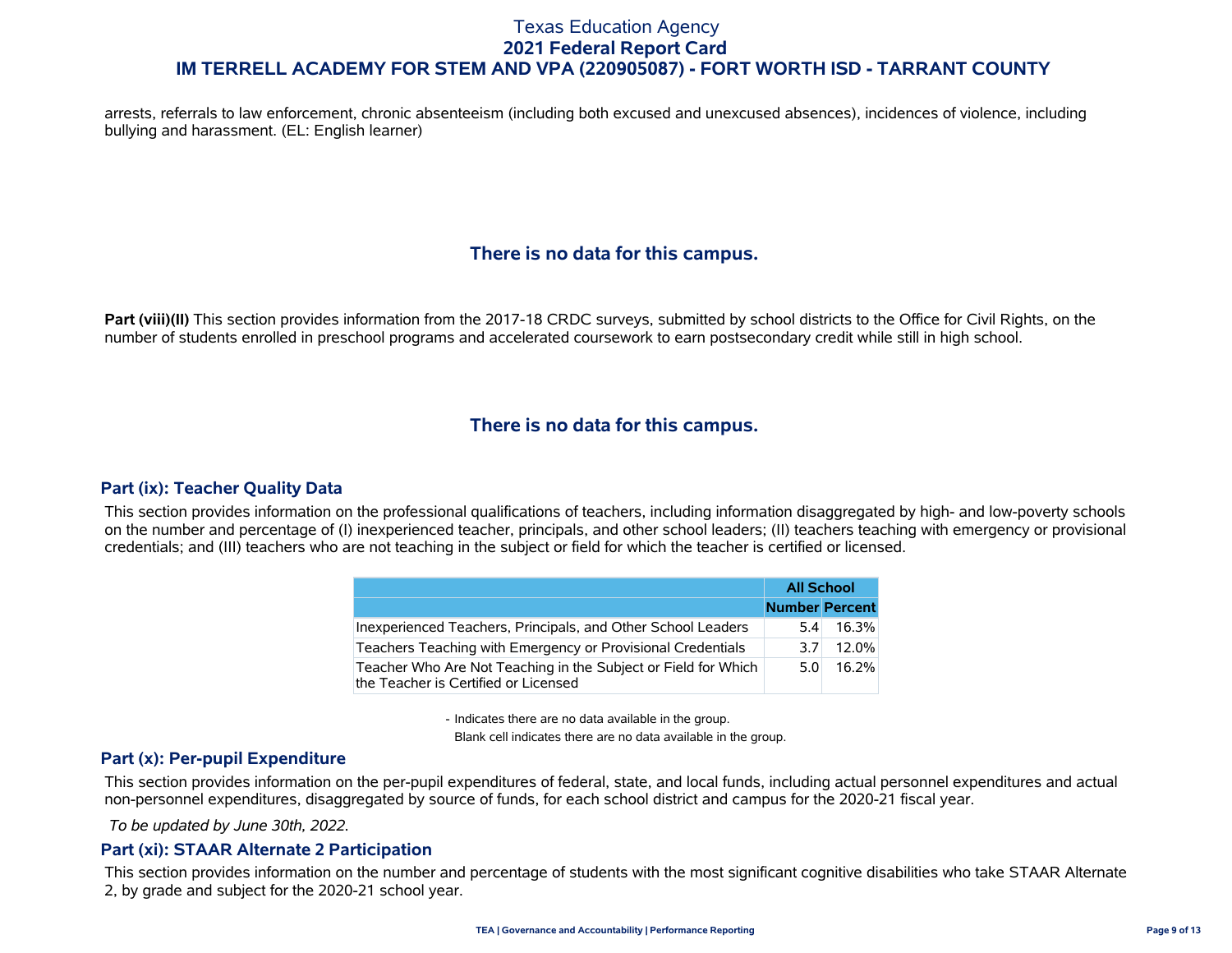|                      | <b>State</b><br><b>Number</b> | <b>State</b><br>Rate<br>οf |                      |                  | <b>District District Campus Campus</b><br><b>Number Rate of Number</b><br>of ALT <sub>2</sub> | Rate of<br>ALT <sub>2</sub> |
|----------------------|-------------------------------|----------------------------|----------------------|------------------|-----------------------------------------------------------------------------------------------|-----------------------------|
| Grade 3              |                               |                            | of ALT2 ALT2 of ALT2 | ALT <sub>2</sub> |                                                                                               |                             |
| Reading              | 4,966                         | 1%                         | 94                   | 2%               | -                                                                                             |                             |
| <b>Mathematics</b>   | 4,961                         | $1\%$                      | 94                   | 2%               |                                                                                               |                             |
| Grade 4              |                               |                            |                      |                  |                                                                                               |                             |
| Reading              | 5,046                         | 1%                         | 98                   | 2%               | -                                                                                             |                             |
| <b>Mathematics</b>   | 5,040                         | $1\%$                      | 97                   | 2%               |                                                                                               |                             |
| Grade 5              |                               |                            |                      |                  |                                                                                               |                             |
| Reading              | 5,133                         | $1\%$                      | 121                  | 2%               |                                                                                               |                             |
| <b>Mathematics</b>   | 5,138                         | $1\%$                      | 121                  | 2%               | -                                                                                             |                             |
| Science              | 5,130                         | 1%                         | 121                  | 2%               |                                                                                               |                             |
| Grade 6              |                               |                            |                      |                  |                                                                                               |                             |
| Reading              | 4,925                         | 1%                         | 100                  | 2%               |                                                                                               |                             |
| <b>Mathematics</b>   | 4,923                         | 1%                         | 99                   | 2%               | -                                                                                             |                             |
| Grade 7              |                               |                            |                      |                  |                                                                                               |                             |
| Reading              | 4,586                         | 1%                         | 79                   | $1\%$            | -                                                                                             |                             |
| <b>Mathematics</b>   | 4,581                         | 1%                         | 79                   | 2%               |                                                                                               |                             |
| Grade 8              |                               |                            |                      |                  |                                                                                               |                             |
| Reading              | 4,513                         | 1%                         | 80                   | 2%               | -                                                                                             |                             |
| <b>Mathematics</b>   | 4,507                         | 1%                         | 79                   | 1%               | -                                                                                             |                             |
| Science              | 4,492                         | $1\%$                      | 80                   | $1\%$            |                                                                                               |                             |
| <b>End of Course</b> |                               |                            |                      |                  |                                                                                               |                             |
| English I            | 4,504                         | 1%                         | 78                   | 1%               | -                                                                                             |                             |
| English II           | 4,092                         | $1\%$                      | 78                   | $1\%$            | -                                                                                             |                             |
| Algebra I            | 4,514                         | 1%                         | 76                   | $1\%$            |                                                                                               |                             |
| Biology              | 4,424                         | 1%                         | 75                   | $1\%$            | $\overline{a}$                                                                                |                             |
| <b>All Grades</b>    |                               |                            |                      |                  |                                                                                               |                             |
| All Subjects         | 85,481                        | 1%                         | 1,649                | 2%               | -                                                                                             |                             |
| Reading              | 37,771                        | $1\%$                      | 728                  | 1%               | -                                                                                             |                             |
| <b>Mathematics</b>   | 33,664                        | 1%                         | 645                  | 2%               | -                                                                                             | $\overline{a}$              |
| Science              | 14,046                        | 1%                         | 276                  | 1%               |                                                                                               |                             |

- Indicates there are no students in the group.

\* Indicates results are masked due to small numbers to protect student confidentiality.

#### **Part (xii): Statewide National Assessment of Educational Progress (NAEP)**

This section provides results on the state academic assessments in reading and mathematics in grades 4 and 8 of the 2019 National Assessment of Educational Progress, compared to the national average of such results.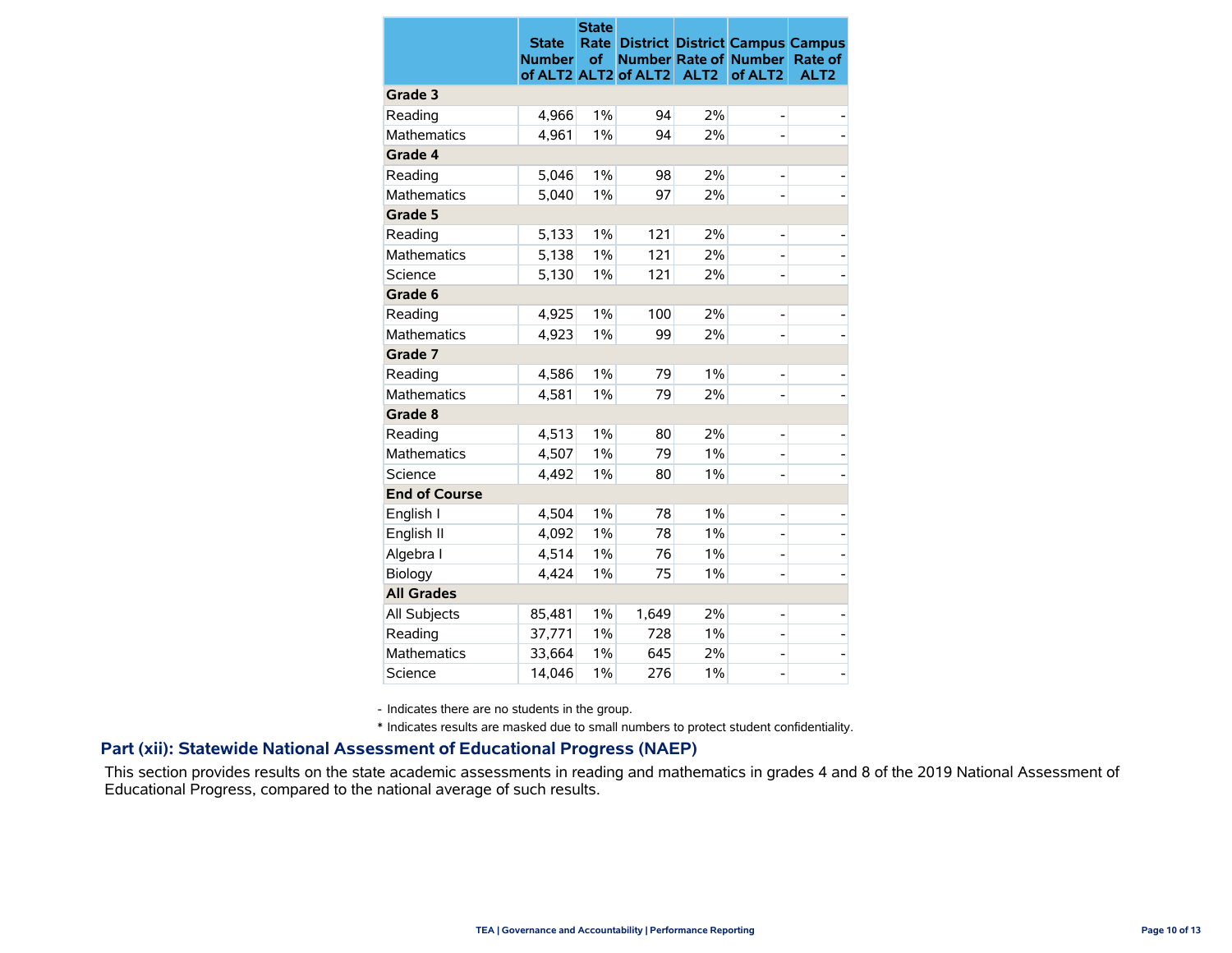|       |                     | State Level: 2019 Percentages at NAEP Achievement Levels |                   |              |                            |              |                            |                |                                       |                |
|-------|---------------------|----------------------------------------------------------|-------------------|--------------|----------------------------|--------------|----------------------------|----------------|---------------------------------------|----------------|
|       |                     |                                                          | %<br><b>Basic</b> | <b>Below</b> | ℅<br>At or<br><b>Above</b> | <b>Basic</b> | ℅<br>At or<br><b>Above</b> |                | %<br>At<br><b>Proficient Advanced</b> |                |
| Grade | <b>Subject</b>      | <b>Student Group</b>                                     |                   |              | <b>TX US TX US</b>         |              | <b>TX</b>                  | <b>US</b>      | <b>TX</b>                             | US.            |
|       | Grade 4 Reading     | Overall                                                  | 39                | 34           | 61                         | 66           | 30                         | 35             | 7                                     | 9              |
|       |                     | <b>Black</b>                                             | 52                | 52           | 48                         | 48           | 16                         | 18             | 2                                     | 3              |
|       |                     | Hispanic                                                 | 48                | 45           | 52                         | 55           | 21                         | 23             | 3                                     | 4              |
|       |                     | White                                                    | 22                | 23           | 78                         | 77           | 48                         | 45             | 12                                    | 12             |
|       |                     | American Indian                                          | $\ast$            | 50           | $\ast$                     | 50           | *                          | 19             | *                                     | 3              |
|       |                     | Asian                                                    | 11                | 18           | 89                         | 82           | 65                         | 57             | 25                                    | 22             |
|       |                     | Pacific Islander                                         | $\ast$            | 42           | $\ast$                     | 58           | $\ast$                     | 25             | *                                     | 4              |
|       |                     | Two or More Races                                        | 26                | 28           | 74                         | 72           | 38                         | 40             | 6                                     | 11             |
|       |                     | Econ Disadv                                              | 50                | 47           | 50                         | 53           | 19                         | 21             | 3                                     | 3              |
|       |                     | <b>Students with Disabilities</b>                        | 79                | 73           | 21                         | 27           | 8                          | 10             | 1                                     | $\overline{2}$ |
|       |                     | English Language Learners                                | 61                | 65           | 39                         | 35           | 12                         | 10             | $\overline{2}$                        | 1              |
|       | Mathematics Overall |                                                          | 16                | 19           | 84                         | 81           | 44                         | 41             | 9                                     | 9              |
|       |                     | <b>Black</b>                                             | 24                | 35           | 76                         | 65           | 32                         | 20             | 3                                     | $\overline{2}$ |
|       |                     | Hispanic                                                 | 19                | 27           | 81                         | 73           | 35                         | 28             | 4                                     | 3              |
|       |                     | <b>White</b>                                             | 8                 | 11           | 92                         | 89           | 59                         | 52             | 16                                    | 12             |
|       |                     | American Indian                                          | $\ast$            | 33           | $\ast$                     | 67           | *                          | 24             | *                                     | 4              |
|       |                     | Asian                                                    | 4                 | 7            | 96                         | 93           | 82                         | 69             | 45                                    | 28             |
|       |                     | Pacific Islander                                         | $\ast$            | 36           | $\ast$                     | 64           | *                          | 28             | *                                     | 6              |
|       |                     | Two or More Races                                        | 9                 | 16           | 91                         | 84           | 51                         | 44             | 9                                     | 10             |
|       |                     | <b>Econ Disadv</b>                                       | 21                | 29           | 79                         | 71           | 32                         | 26             | 3                                     | 3              |
|       |                     | Students with Disabilities                               | 55                | 54           | 45                         | 46           | 13                         | 14             | 1                                     | $\overline{2}$ |
|       |                     | English Language Learners                                | 24                | 41           | 76                         | 59           | 29                         | 16             | $\overline{2}$                        | 1              |
|       | Grade 8 Reading     | Overall                                                  | 33                | 27           | 67                         | 73           | 25                         | 34             | $\overline{2}$                        | 4              |
|       |                     | <b>Black</b>                                             | 53                | 46           | 47                         | 54           | 41                         | 15             | n/a                                   | $\mathbf{1}$   |
|       |                     | Hispanic                                                 | 38                | 37           | 62                         | 63           | 19                         | 22             | 1                                     | 2              |
|       |                     | White                                                    | 20                | 18           | 80                         | 82           | 35                         | 42             | 3                                     | 5              |
|       |                     | American Indian                                          | $\ast$            | 41           | $\ast$                     | 59           | *                          | 19             | *                                     | 1              |
|       |                     | Asian                                                    | 8                 | 13           | 92                         | 87           | 59                         | 57             | 11                                    | 13             |
|       |                     | Pacific Islander                                         | *                 | 37           | $\ast$                     | 63           | *                          | 25             | *                                     | $\overline{2}$ |
|       |                     | Two or More Races                                        | 26                | 24           | 74                         | 76           | 25                         | 37             | 1                                     | 5              |
|       |                     | Econ Disadv                                              | 43                | 40           | 57                         | 60           | 15                         | 20             | n/a                                   | 1              |
|       |                     | Students with Disabilities                               | 81                | 68           | 19                         | 32           | 3                          | $\overline{7}$ | n/a                                   | n/a            |
|       |                     | English Language Learners                                | 66                | 72           | 34                         | 28           | $\overline{4}$             | $\overline{4}$ | n/a                                   | n/a            |
|       | Mathematics Overall |                                                          | 32                | 31           |                            | 68 69        | 30                         | 34             | 7                                     | 10             |
|       |                     | <b>Black</b>                                             | 48                | 53           | 52                         | 47           | 16                         | 14             | $\overline{2}$                        | 2              |
|       |                     | Hispanic                                                 | 37                | 43           |                            | 63 57        | 21                         | 20             | 3                                     | 4              |
|       |                     | White                                                    | 20 <sup>°</sup>   | 20           | 80                         | 80           | 44                         | 44             | 13                                    | 13             |
|       |                     | American Indian                                          | ∗                 | 49           | $\ast$                     | 51           | $\ast$                     | 15             | *                                     | 3              |
|       |                     | Asian                                                    | 10 <sup>1</sup>   | 12           | 90                         | 88           | 71                         | 64             | 36                                    | 33             |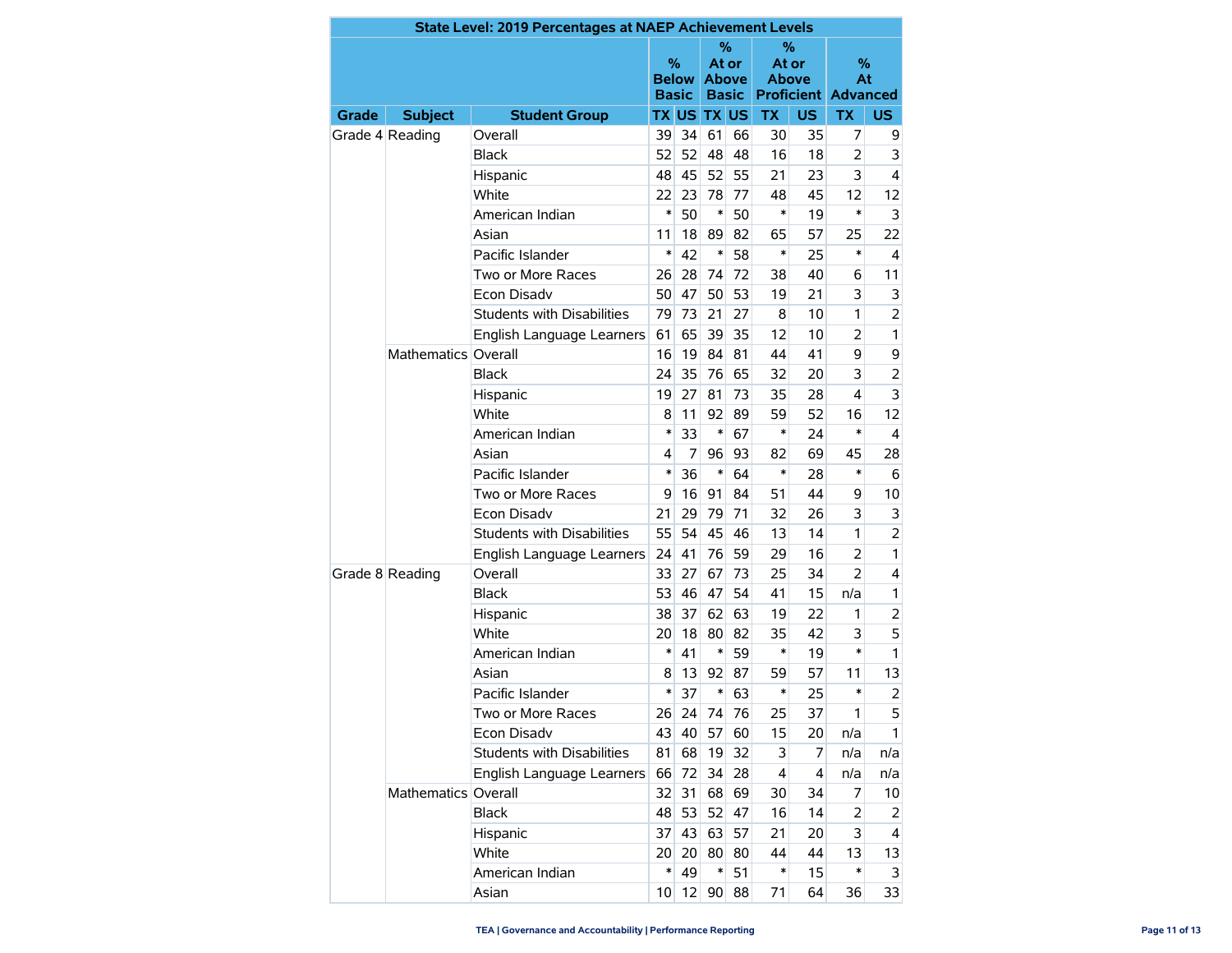| <b>State Level: 2019 Percentages at NAEP Achievement Levels</b> |                |                                      |                 |                   |                    |                                                  |    |                            |                |                                       |  |
|-----------------------------------------------------------------|----------------|--------------------------------------|-----------------|-------------------|--------------------|--------------------------------------------------|----|----------------------------|----------------|---------------------------------------|--|
|                                                                 |                |                                      |                 | %<br><b>Basic</b> |                    | %<br>At or<br><b>Below Above</b><br><b>Basic</b> |    | %<br>At or<br><b>Above</b> |                | %<br>At<br><b>Proficient Advanced</b> |  |
| <b>Grade</b>                                                    | <b>Subject</b> | <b>Student Group</b>                 |                 |                   | <b>TX US TX US</b> |                                                  | TX | <b>US</b>                  | <b>TX</b>      | <b>US</b>                             |  |
|                                                                 |                | Grade 8 Mathematics Pacific Islander | *               | 45                | $\ast$             | 55                                               | *  | 21                         | ∗              |                                       |  |
|                                                                 |                | Two or More Races                    | 25 <sup>1</sup> | <b>27</b>         | 75                 | 73                                               | 41 | 38                         | 11             | 12                                    |  |
|                                                                 |                | Econ Disady                          | 41              | 46                | 59                 | 54                                               | 19 | 18                         | $\overline{2}$ | 3                                     |  |
|                                                                 |                | <b>Students with Disabilities</b>    | 73              | 73                | 27                 | 27                                               | 5  | 6                          | 1              |                                       |  |
|                                                                 |                | English Language Learners            | 60              | 72                | 40                 | 28                                               | 8  | 5                          |                |                                       |  |

\* Indicates reporting standards not met.

n/a Indicates data reporting is not applicable for this group.

| <b>State Level:</b><br>2019 NAEP Participation Rates for Students with<br><b>Disabilities and English Learners</b> |                 |                                        |     |  |  |  |  |  |
|--------------------------------------------------------------------------------------------------------------------|-----------------|----------------------------------------|-----|--|--|--|--|--|
| <b>Grade</b>                                                                                                       | <b>Subject</b>  | <b>Student Group</b><br>Rate           |     |  |  |  |  |  |
|                                                                                                                    | Grade 4 Reading | Students with Disabilities             | 77% |  |  |  |  |  |
|                                                                                                                    |                 | <b>English Learners</b>                | 94% |  |  |  |  |  |
|                                                                                                                    |                 | Mathematics Students with Disabilities | 79% |  |  |  |  |  |
|                                                                                                                    |                 | <b>English Learners</b>                | 97% |  |  |  |  |  |
|                                                                                                                    | Grade 8 Reading | <b>Students with Disabilities</b>      | 83% |  |  |  |  |  |
|                                                                                                                    |                 | <b>English Learners</b>                | 96% |  |  |  |  |  |
|                                                                                                                    |                 | Mathematics Students with Disabilities | 88% |  |  |  |  |  |
|                                                                                                                    |                 | <b>English Learners</b>                | 97% |  |  |  |  |  |

#### **Part (xiii): Post-Secondary Enrollment**

This section provides information on the cohort rate at which students who graduated from high school in the 2018-19 school year enrolled in the 2019-20 academic year in (I) programs of public postsecondary education in Texas; (II) programs of private postsecondary education in Texas; and (III) programs of postsecondary education outside Texas. (CWD: children with disability; EL: English learner)

### **There is no data for this campus.**

#### **Part (xiv): Additional Information – Chronic Absenteeism**

This section provides information on the Chronic Absenteeism per EDFacts definition: percent of unduplicated number of K – 12 students enrolled in a school for at least 10 days and absent for 10% or more days during the 2019-20 school year. (CWD: children with disability; EL: English learner)